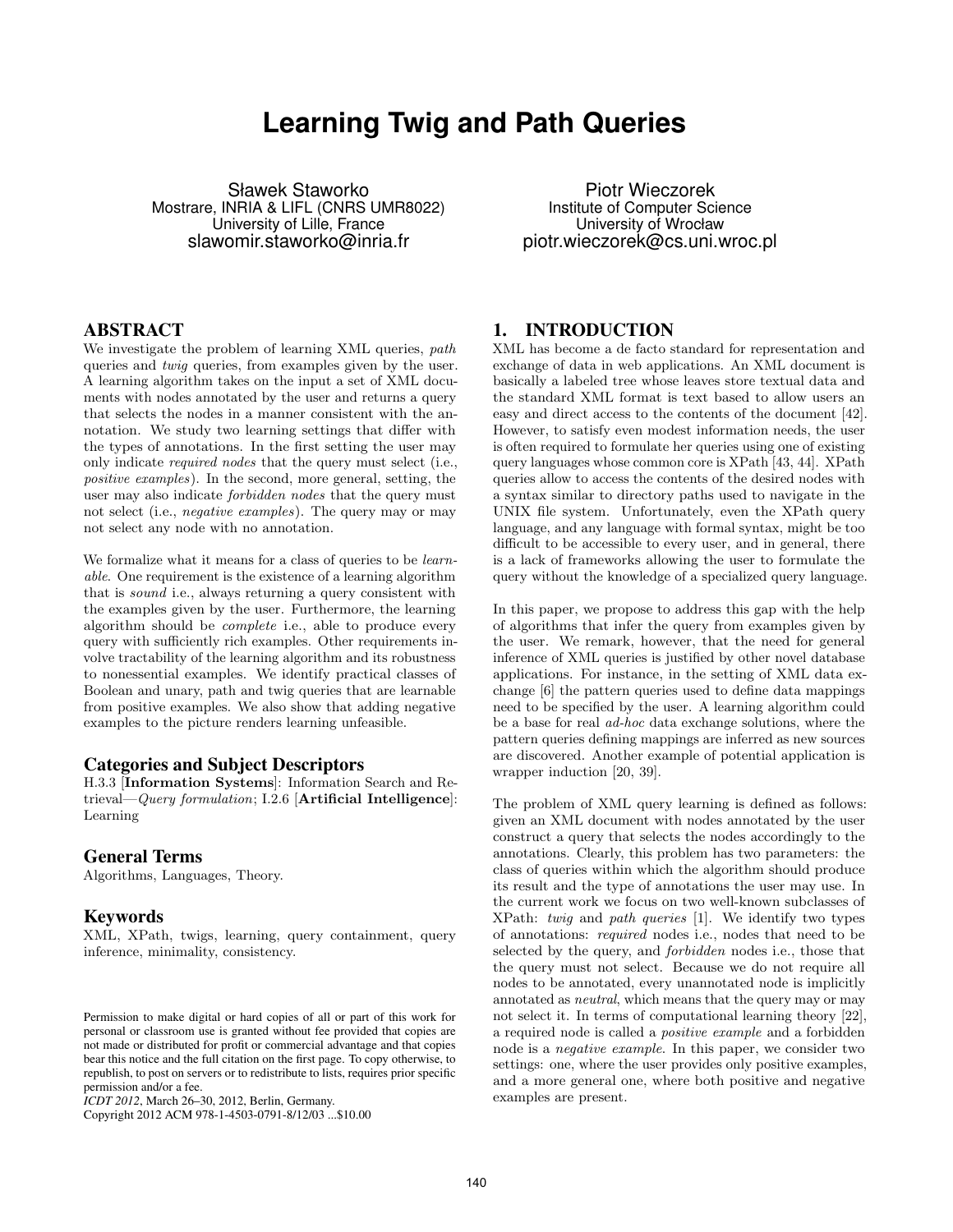Example 1 Take for instance the XML document in Figure 1 with a library listing. Some of its elements are annotated as required  $(+)$  and some as forbidden  $(-)$ .



Figure 1: Annotation of a library database

The query that the user might want to receive is one that selects the titles of works by K. Marx:

$$
q_0 = \text{/library}/\star[\text{author} = "K. \text{ Marx}"]/\text{title}.
$$

The query /library/ $\star$ [author="K. Marx"]/ $\star$  is also consistent with the annotation but it properly contains  $q_0$ . This makes  $q_0$  more specific w.r.t. the user annotations, and therefore, may be better fitted for the results of learning. The query selecting titles of all works,  $\int$ library $/\star$ /title is not consistent because it selects the forbidden title node. The query /library/book[author="K. Marx"]/title is also not consistent with the annotation because it does not select the required title node of *Capital*.

Our study requires us to define precisely what it means for a class of queries  $Q$  to be *learnable*. We propose a definition influenced by computational learning theory [22], and inference of languages in particular [21, 32, 13]. First of all, for Q to be learnable there must exist a learning algorithm learner which on the input takes a sample  $S$  i.e., a set of examples, and returns a query  $q \in \mathcal{Q}$ . Naturally, learner should be *sound*, that is the query  $q$  must be consistent with the sample S. Because the soundness condition is not enough to filter out trivial learning algorithms (cf. discussion following Definition 2), we furthermore require learner to be complete, that is able to learn every query with sufficiently informative examples. More precisely, learner is complete if for every  $q \in \mathcal{Q}$  there exists a so called *characteristic sample CS<sub>q</sub>* of q (w.r.t. learner) such that learner( $CS_q$ ) returns q. Note that an unsavy user in the role of a teacher may not know exactly what is the characteristic sample, but rather attempt to approach it by adding more and more examples until the algorithm returns a satisfactory query. Consequently, it is commonly required for the characteristic sample to be *robust* under inclusion i.e., learner(S) should return q for any sample S that extends  $CS_q$  while being consistent with q. Finally, polynomial restrictions are imposed on learner and the size of the characteristic sample to ensure tractability of the framework.

The primary goal of this paper is learning unary queries, but on the way there we also investigate the learnability of Boolean queries. Unary queries select a set of nodes in a document and are typically used for information extraction tasks. On the other hand, Boolean queries test whether or not

a given document satisfies certain property, and their typical use case is the classification of documents e.g., for filtering purposes. When learning a Boolean query, an example is a tree with a marker indicating whether it is a positive or a negative example.

Example 2 Consider a simple XML feed with offers from a consumer-to-consumer web site (Figure 2) annotated by the user as either required  $(+)$  or forbidden  $(-)$ .



Figure 2: An annotated XML stream.

A Boolean query satisfying the user annotations selects all sale offers i.e.,  $q_1 = .$  [offer//item/type="For sale"].  $\Box$ 

We investigate the learnability for Boolean and unary, path and twig queries in the presence of positive examples only and in the presence of both positive and negative examples. For learning in the presence of positive examples only, we identify practical subclasses of anchored path queries and path-subsumption-free twig queries that are learnable. The main idea behind our learning algorithms is to attempt to construct an (inclusion-)minimal query consistent with the examples. Intuitively this means that our algorithms try to construct a query that is as specific as possible with respect to the user input (cf.  $q_0$  in Example 1). This approach is common to a host of algorithms learning concepts from positive examples [3] including reversible regular languages [4], k-testable regular languages [18], and single occurrence regular expressions [8]. While our learning algorithms for path queries return minimal queries consistent with the input sample, we show that this approach cannot be fully adopted for twig queries because there are input samples for which the consistent minimal twig query is of exponential size. Here, our learning algorithms return queries that can be seen as polynomially-sized approximations.

The learnability of the full classes of path and twig queries remains an open question. However, we identify the essential properties of the query classes that enable our learning techniques, and observe that these properties do not hold for the full classes of path and twig queries. This indicates that new approaches may need to be explored if learning of the full classes is feasible at all.

In the setting where both positive and negative examples are allowed, we study the consistency problem: given a document with a set of positive and negative annotations is there a query that satisfies the annotations? This problem is trivial if only positive examples are given because the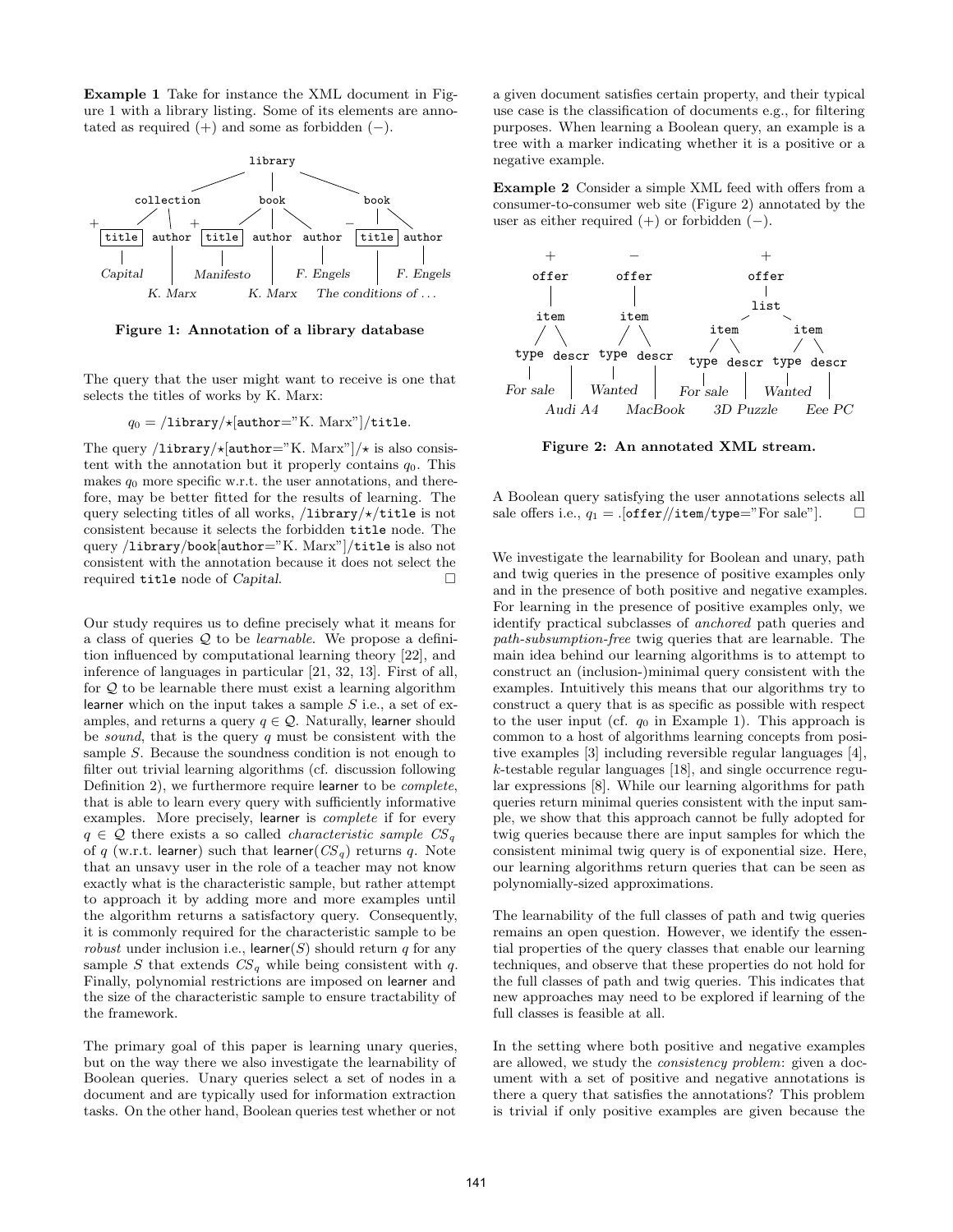universal query, that selects all nodes in a tree, is consistent with any set of positive examples. However, as we show, adding even one negative example renders the consistency problem intractable. This result holds for all considered classes of queries, including anchored path queries and pathsubsumption-free twig queries, and in fact, it holds for so simple classes of queries that it is hard to envision some reasonable restrictions that would admit learnability in the presence of positive and negative examples.

The main contribution of this paper is defining and establishing theoretical boundaries for learning path and twig queries from examples. To the best of our knowledge this is the first work addressing this particular problem. Additionally, we investigate two problems that might be of independent interest: constructing a minimal query consistent with a set of positive examples and checking the consistency of a set of positive and negative examples. The characterization of the properties of the learnable classes of queries and the algorithm for learning unary path queries are based on existing techniques, tree pattern homomorphisms [27, 26] and pattern learning [2, 37], but we employ them in new, nontrivial ways. The remaining results, including the remaining learning algorithms and intractability of the consistency problem, are new and nontrivial.

The paper is organized as follows. In Section 2 we introduce basic notions and define formally the learning framework. In Section 3 we define the learnable subclasses of queries and identify their essential properties that enable our learning algorithms. In Sections 4 through 7 we present the corresponding learning algorithms. In Section 8 we discuss the impact of negative examples on learning. We discuss the related work in Section 9. Finally, we summarize our results and outline further directions in Section 10. Because of space restriction we present only sketches of the most important proofs; complete proofs will be given in the full version of the paper (currently in preparation for journal submission).

Acknowledgments. We would like to thank our fellow colleagues and anonymous reviewers for their helpful comments. We also would like to thank Radu Ciucanu and Ioana Adam who implemented the algorithms and shared their insights allowing to improve theoretical properties of the algorithms. This research has been partially supported by Ministry of Higher Education and Research, Nord-Pas de Calais Regional Council and FEDER through the Contrat de Projets Etat Region (CPER) 2007-2013, Codex project ANR-08-DEFIS-004, and Polish Ministry of Science and Higher Education research project N N206 371339.

## 2. BASIC NOTIONS

Throughout this paper we assume an infinite set of node labels  $\Sigma$  which allows us to model documents with textual values. We also assume that  $\Sigma$  has a total order, that can be tested in constant time, and has a minimal element that can be obtained in constant time as well. We extend the order on  $\Sigma$  to the standard lexicographical order  $\leq_{lex}$  on words over  $\Sigma$  and define a well-founded canonical order on words:  $w \leq_{can} u$  iff  $|w| < |u|$  or  $|w| = |u|$  and  $w \leq_{lex} u$ .

Trees. We model XML documents with unranked labeled trees. Formally, a tree t is a tuple  $(N_t, root_t, lab_t, child_t)$ , where  $N_t$  is a finite set of nodes,  $root_t \in N_t$  is a distinguished root node,  $lab_t : N_t \to \Sigma$  is a labeling function, and  $child_t \subseteq$  $N_t \times N_t$  is the parent-child relation. We assume that the relation  $child_t$  is acyclic and require every non-root node to have exactly one predecessor in this relation. By  $Tree_0$  we denote the set of all trees.

The *size* of a tree is the cardinality of its node set. The *depth* of a node is the length of the path from the root to the node and the height of the tree is the depth of its deepest leaf. For a tree t by  $Paths(t)$  we denote the set of paths from the root node to the leaf nodes of t. We view a path both as a tree, in particular it has nodes, and as a word. Often, we use unranked terms over  $\Sigma$  to represent trees. For instance, the term  $r(a(b), b(a(c)), c(b(a)))$  corresponds to the tree  $t_0$ in Figure  $3(a)$ .



Figure 3: Trees.

To represent examples and answers to queries, we use trees with one distinguished selected node. Formally, a decorated tree is a pair  $(t, sel_t)$ , where t is a tree and  $sel_t \in N_t$  is a distinguished selected node. We denote the set of all decorated trees by  $Tree_1$ . Figure 3(b) contains two decorated versions of  $t_0$ : the selected node is indicated with a square box. In the sequel, we rarely make the distinction between standard trees and decorated ones, and when it does not lead to ambiguity, we refer to both structures as simply trees.

Queries. We work with the class of twig queries, also know as tree pattern queries [1]. Twig queries are essentially unordered trees whose nodes may be additionally labeled with a distinguished wildcard symbol  $\star$  and that use two types of edges, child and descendant, corresponding to the standard XPath axes. To model unary queries we also add a distinguished selecting node.



(a) Boolean twig query  $q_0$ . (b) Unary path query  $p_0$ .

#### Figure 4: Twig queries.

A Boolean twig query q is a tuple  $(N_q, root_q, lab_q, child_q, desc_q)$ , where  $N_q$  is a finite set of nodes,  $root_q \in N_q$  is the root node,  $lab_{q}: N_{q} \rightarrow \Sigma \cup \{\star\}$  is a labeling function,  $child_{q} \subseteq N_{q} \times N_{q}$ is a set of child edges, and  $desc_q \subseteq N_q \times N_q$  is a set of descendant edges. We assume that  $child_q \cap desc_q = \emptyset$  and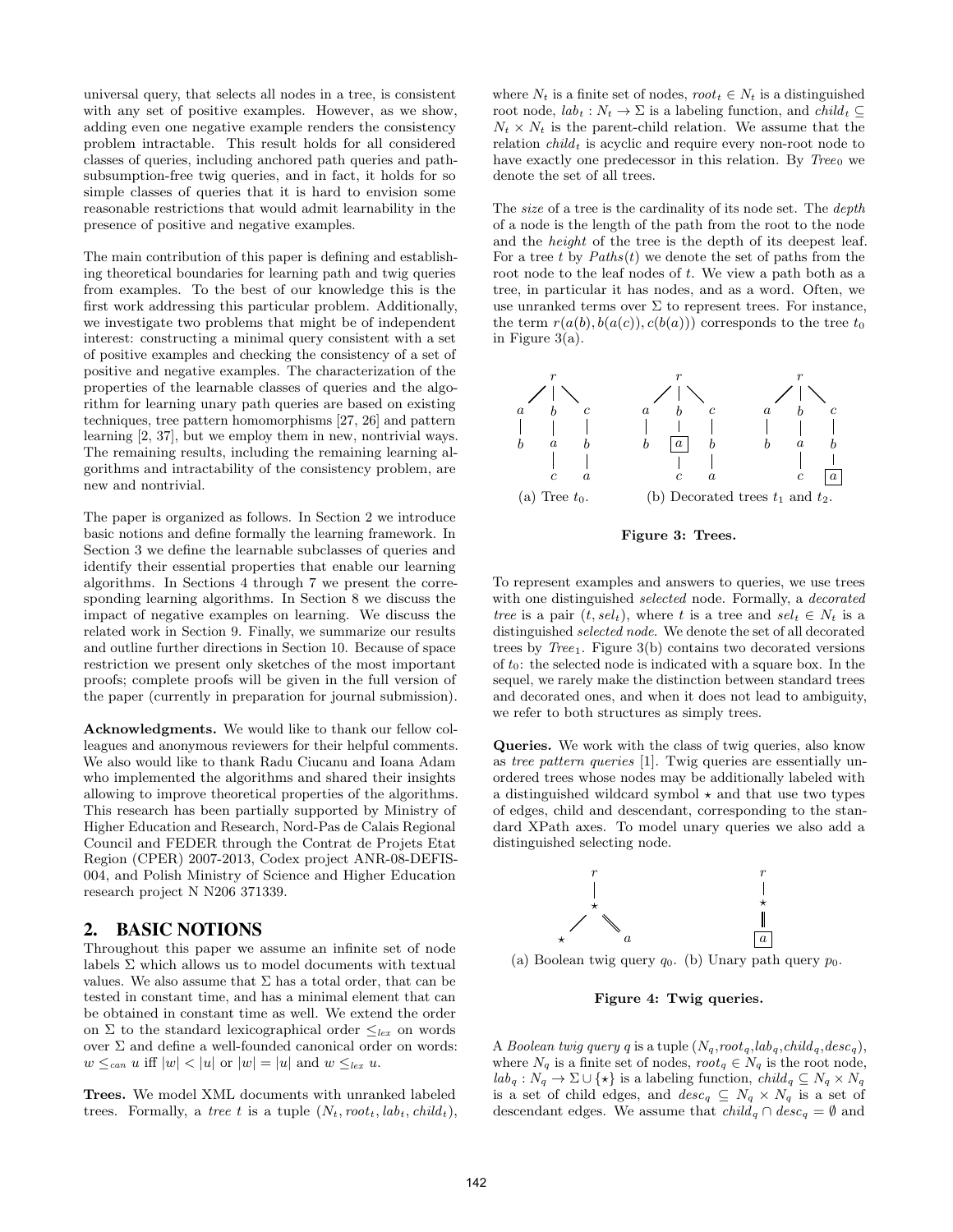that the relation  $child_q \cup desc_q$  is acyclic and require every non-root node to have exactly one predecessor in this relation. By  $Twig_0$  we denote the set of all Boolean twig queries. A unary twig query is a pair  $(q, sel_q)$ , where q is a Boolean twig query and  $sel_q \in N_q$  is a distinguished selecting node. We denote the set of all twig queries by  $Twig_1$ . Figure 4 contains examples of twig queries: child edges are drawn with a single line, descendant edges with a double line, and the selecting node is indicated with a square box.

Additionally, we use restricted classes of Boolean and unary path queries,  $Path_0$  and  $Path_1$  respectively. Formally,  $Path_i$ contains those elements of  $Twig_i$  whose nodes have at most one child. Furthermore, the selecting node of a unary path query is always its only leaf (cf. Figure 4(b)). We note that  $Twig_1$  captures exactly the class of descending positive disjunction-free XPath queries, and in the sequel, we use elements of the abbreviated XPath syntax [43, 44] to present both elements of  $Twig_1$  and  $Twig_0$ . For instance, the query in Figure 4(a) can be written as  $r/\star|\star|/a$ , and the query in Figure 4(b) as  $r/\star/2a$ .

Because no unary twig query can select at the same time the root node and another node of a tree, we disallow the root to be an answer, and from now on, we consider only unary queries and decorated trees whose selected node is other than root. Note that this restriction can be easily bypassed by adding a virtual root node to every tree in the input sample. Also, this way the *universal query* is  $\star/\!\!/\star$ .

Embeddings. We define the semantics of twig queries using the notion of embedding which is essentially a mapping of nodes of a query to the nodes of a tree (or another query) that respects the semantics of the edges of the query. In the sequel, for two  $x, y \in \Sigma \cup \{ \star \}$  we say that x matches y if  $y \neq \star$  implies  $x = y$ . Note that this relation is not symmetric: a matches  $\star$  but  $\star$  does not match a.

Formally, for  $i \in \{0,1\}$ , a query  $q \in \mathit{Twig}_i$  and a tree  $t \in Tree_i$ , an embedding of q in t is a function  $\lambda : N_q \to N_t$ such that:

- 1.  $\lambda(root_q) = root_t$ ,
- 2. for every  $(n, n') \in child_q$ ,  $(\lambda(n), \lambda(n')) \in child_t$ ,
- 3. for every  $(n, n') \in desc_q$ ,  $(\lambda(n), \lambda(n')) \in (child_t)^+$ ,
- 4. for every  $n \in N_q$ ,  $lab_t(\lambda(n))$  matches  $lab_q(n)$ ,
- 5. if  $i = 1$ , then  $\lambda (sel_q) = sel_t$ .

Then, we write  $\lambda: q \hookrightarrow t$  or simply  $t \preccurlyeq q$ .

Figure 5 presents all embeddings of the query  $q_0$  in the tree  $t_0$  (Figure 3(a)).

Note that we do not require the embedding to be injective i.e., two nodes of the query may be mapped to the same node of the tree. Embeddings of path queries are, however, always injective. Also, note that the semantics of //-edge is that of a proper descendant (and not that of descendant-or-self).

Typically, the semantics of a unary query is defined in terms of the set of nodes it selects in a tree  $[25, 26]$ : a node n of



Figure 5: Embeddings of  $q_0$  in  $t_0$ .

a tree  $t$  is an *answer* to a unary twig query  $q$  in  $t$  if there is an embedding  $\lambda : q \hookrightarrow t$  such that  $\lambda(self_q) = n$  (then n is also said to be *reachable* by  $q$  in  $t$ ). However, we use an alternative way of defining the semantics of a query. Formally, the *language* of a query  $q \in Twig_i$  for  $i \in \{0,1\}$  is the set

$$
\mathcal{L}_i(q) = \{ t \in \text{Tree}_i \mid t \preccurlyeq q \}.
$$

Naturally, the two notions are very closely related e.g., the decorated trees  $t_1$  and  $t_2$  (Figure 3) belong to  $\mathcal{L}_1(p_0)$  (Figure 4) and the nodes selected in  $t_1$  and  $t_2$  are exactly the answers to  $p_0$  in tree  $t_0$ .

The notion of an embedding extends in a natural fashion to a pair of queries  $q, p \in \text{Twig}_i$  for some  $i \in \{0, 1\}$ : an embedding of q in p is a function  $\lambda : N_q \to N_p$  that satisfies the conditions 1, 2, 4, 5 above (with t being replaced by  $p$ ) and the following condition:

3'. for all 
$$
(n, n') \in desc_q
$$
,  $(\lambda(n), \lambda(n')) \in (child_p \cup desc_p)^+$ .

Then, we write  $\lambda : p \hookrightarrow q$  or simply  $q \preccurlyeq p$  and say that p subsumes q.

The *containment* (or *inclusion*)  $q \subseteq p$  of two queries  $q, p \in$ Twig<sub>i</sub> for  $i \in \{0,1\}$  is simply  $\mathcal{L}_i(q) \subseteq \mathcal{L}_i(p)$ , and we say that q and p are equivalent, denoted  $q \equiv p$ , if  $q \subseteq p$  and  $p \subseteq q$ . Note that for twigs, subsumption implies containment i.e., if  $q \preccurlyeq p$ , then  $q \subseteq p$ . The converse does not hold in general. For instance, we have  $a[.//b] \subseteq \star[\star]$  but  $a[.//b] \not\preccurlyeq \star[\star]$ . There are also significant computational differences: the containment of twigs is coNP-complete [36, 30] whereas their subsumption is in PTIME.

Query minimality. In this paper we identify queries that are minimal for a given set of trees (as examples). It is important to emphasise that we always mean minimality in terms of query inclusion. Formally, for  $i \in \{0,1\}$ , a class of queries  $Q \subseteq \text{Twig}_i$ , a query  $q \in Q$ , and a set of trees  $S \subseteq Tree_i$ , we say that q is minimal query in Q consistent with S if  $S \subseteq \mathcal{L}_i(q)$  and there is no  $q' \in \mathcal{Q}$  such that  $q' \subseteq q$ ,  $q' \not\equiv q$ , and  $S \subseteq \overline{\mathcal{L}_i(q')}$ .

Learning framework. We use a variant of the standard language inference framework [22, 21, 32, 13] adapted to learning queries. A learning setting comprises of the set of concepts that are to be learnt, in our case queries, and the set of instances of the concepts that are to serve as examples in learning, in our case trees (possibly decorated). These two sets are bound together by the semantics which maps every concept to its set of instances.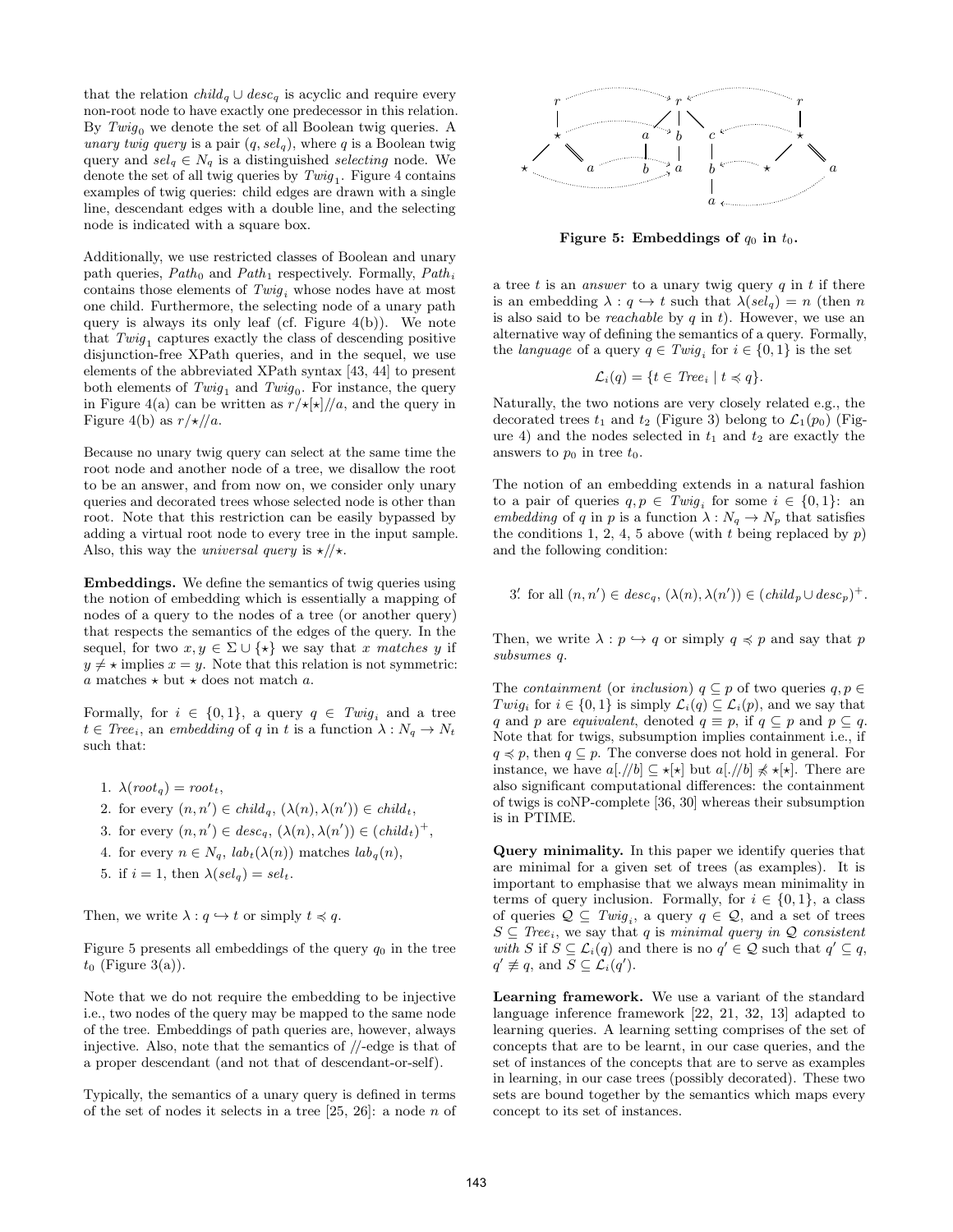**Definition 1** A learning setting is a tuple  $(\mathcal{D}, \mathcal{Q}, \mathcal{L})$ , where  $\mathcal D$  is a set of examples,  $\mathcal Q$  is a class of queries, and  $\mathcal L$  is a function that maps every query in  $Q$  to the set of all its examples (a subset of  $D$ ).

As an example, a setting for learning unary Twig queries from positive examples is the tuple  $(Tree_1, Twig_1, \mathcal{L}_1)$ . This general formulation allows also to easily define settings for learning from both positive and negative examples, which we present in Section 8.

To define formally what learnability for queries means we fix a learning setting  $\mathcal{K} = (\mathcal{D}, \mathcal{Q}, \mathcal{L})$  and introduce some auxiliary notions. A *sample* is a finite nonempty subset  $S$ of  $D$  i.e., a set of examples. The *size* of a sample is the sum of the sizes of the examples it contains. A sample  $S$ is consistent with a query  $q \in \mathcal{Q}$  if  $S \subseteq \mathcal{L}(q)$ . A learning algorithm is an algorithm that takes a sample and returns a query in  $Q$  or a special value NULL.

**Definition 2** A query class  $Q$  is learnable in polynomial time and data in the setting  $\mathcal{K} = (\mathcal{D}, \mathcal{Q}, \mathcal{L})$  iff there exits a polynomial learning algorithm learner and a polynomial poly such that the following two conditions are satisfied:

- 1. **Soundness.** For any sample S the algorithm learner(S) returns a query consistent with  $S$  or a special NuLL value if no such query exists.
- 2. **Completeness.** For any query  $q \in \mathcal{Q}$  there exists a sample  $CS_q$  such that for every sample S that extends  $CS_q$  consistently with q i.e.,  $CS_q \subseteq S \subseteq \mathcal{L}(q)$ , the algorithm learner(S) returns a query equivalent to q. Furthermore, the size of  $CS_q$  is bounded by  $poly(|q|)$ .  $\square$

The sample  $CS_q$  is often called the *characteristic sample* for q w.r.t. learner and  $K$  but we point out that for a learning algorithm there may exist many samples fitting the role and the definition of learnability requires merely that one such sample exists. The soundness condition is a natural requirement but alone it is insufficient to eliminate trivial learning algorithms. For instance, for the setting where only positive examples are used, an algorithm returning the universal query  $\star/\!/ \star$  is sound. Consequently, we require the algorithm to be complete analogously to how it is done for grammatical language inference [21, 32, 13]. An alternative and natural way to ban trivial learning algorithms would be to require the algorithm to return some minimal query consistent with the input sample. Our approach follows this direction but as we show later on, it is not possible to fully adhere to it because there exist samples for which the minimal consistent twig query is of exponential size.

# 3. LEARNABLE QUERY CLASSES

In this section we define the classes of queries, that in the following sections we prove learnable from positive examples, and identify two essential properties of these classes that enable our learning algorithms. Both properties follow from the importance of logical implication in learning: learning can often be seen as a search of the correct hypothesis obtained by an iterative refinement of some initial hypothesis and at every iteration the current hypothesis is often a logical consequence of the previous one. The first property requires the containment to be equivalent to subsumption, which allows to capture containment with a simple structural characterization. The second property is the existence of polynomially sized match sets [26], which were originally introduced as an easy way of testing query inclusion. The match sets that we construct will serve us as the characteristic samples. We emphasise that the full classes of twig and path queries do not have these properties but this does not imply that they are not learnable but it merely precludes the direct adaptation of our learning techniques. Whether the full classes of queries are learnable remains an open question.

To formally define the two properties, we fix a class of queries  $Q$  with their semantics defined by  $\mathcal{L}$ . The properties are:

- $(\mathbf{P}_1)$  for every two  $q_1, q_2 \in \mathcal{Q}, q_1 \subseteq q_2$  if and only if  $q_1 \preccurlyeq q_2$ .
- $(\mathbf{P}_2)$  every  $q \in \mathcal{Q}$  has a polynomial match set i.e., a set  $CS_q$  of (positive) examples such that the size of  $CS_q$ is polynomial in the size of q and for every  $q' \in \mathcal{Q}$  we have  $q \subseteq q'$  if and only if  $CS_q \subseteq \mathcal{L}(q')$ .

We next present the construction of match sets in a generic form and then we introduce the learnable classes of queries and state the properties  $P_1$  and  $P_2$  for them.

#### 3.1 Match sets as characteristic samples

We now present the construction of match sets that will be later on used as characteristic samples. Because the constructions of the match sets for all the subclasses of queries are very similar, we present it in a generic form. Take a twig query q, let N be the size of q,  $a_0$  be the minimal element of  $\Sigma$ , and  $a_1$  and  $a_2$  be two fresh symbols not used in q and different from  $a_0$ . The constructed match set  $CS_q$ contains exactly two trees:  $t_0$  is obtained from q by replacing every  $\star$  with  $a_0$  and every descendant edge by a child edge;  $t_1$  is obtained from q by replacing every  $\star$  with  $a_1$  and every descendant edge with a path of length N whose all nodes are labeled with  $a_2$ . Figure 6 contains the characteristic sample for the unary twig query  $q_1 = r/b[a//b]/c[d]/\star/c$ . We point



Figure 6: The characteristic sample for  $q_1$ .

out that for a query and a learning algorithm there might be more than just one characteristic sample. This is also the case with our learning algorithms. While the construction we present above might seem quite artificial, we use it due to its properties that might be of independent interest (match sets). Simpler, and easier to compose by a unskilled user, characteristic samples are often possible.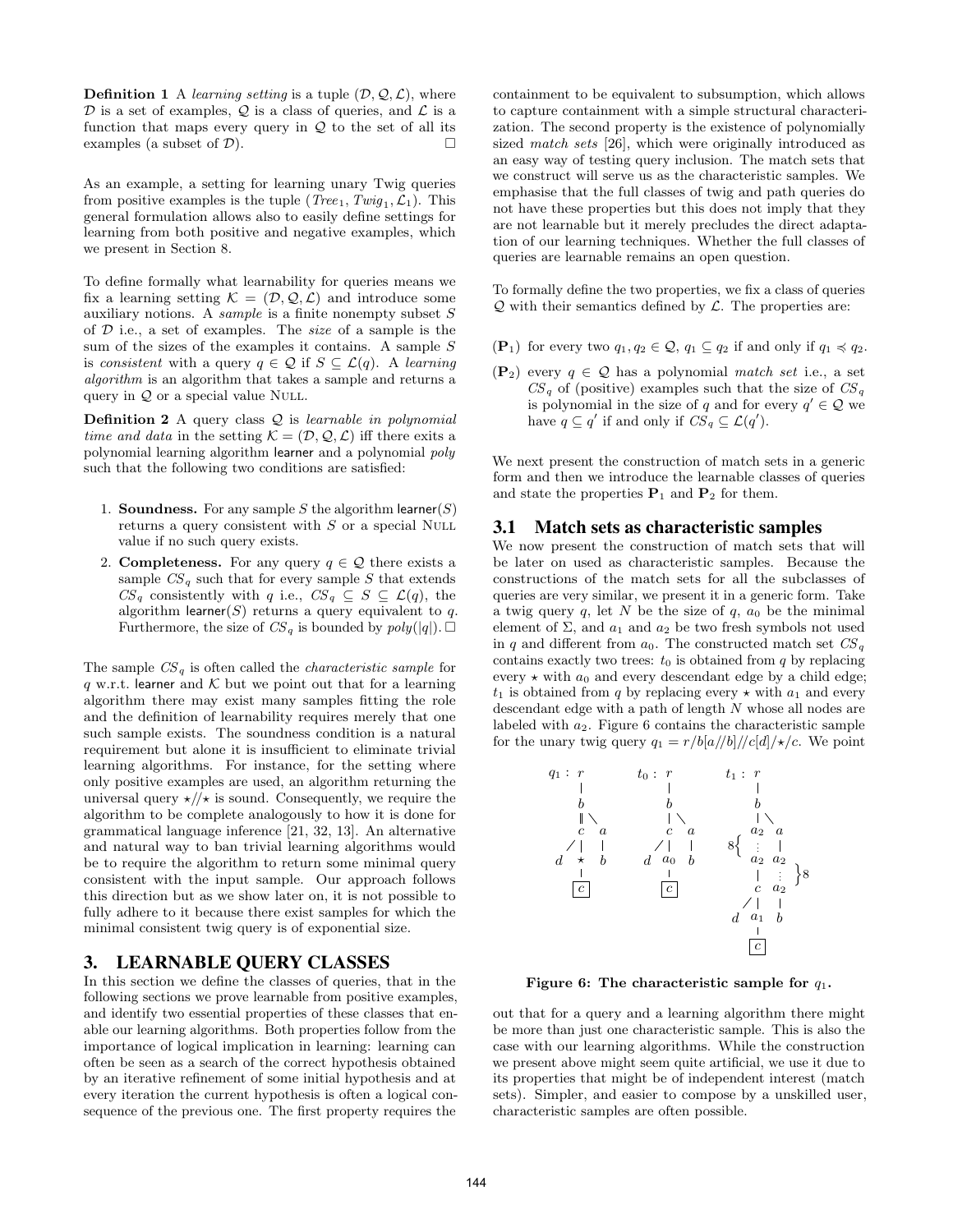# 3.2 Anchored path queries

We begin with a base subclass of path queries, called anchored path queries. Essentially, a path query is anchored when no inner  $\star$  node is incident to a //-edge. The main reason for introducing this class of queries is that when working with their embeddings the restriction on the use of // allows us to limit the "jumps" that the embedding may perform in between two nodes connected by a descendant edge. An additional restriction on the leaf node of Boolean path queries is imposed for technical reasons (cf. proof of Lemma 3.1 for more details).

Formally, the class of unary anchored path queries imposes one restriction: a  $\frac{1}{4}$ -edge cannot be incident to a  $\star$ -node unless it is the root node or the leaf node (which is also selecting). For instance, the unary queries  $r/|a|/b/\star/c$ ,  $\star/|a|/b/\star$ , and  $\star/\star$  are anchored but the query  $r/\langle a/\star/\langle b \rangle$  is not. An additional restriction is imposed on the Boolean anchored path queries: if the leaf node is  $\star$ , then the edge incident to it is //. For instance, the Boolean queries  $a/|b/\star/c|/\star$ and  $a/\sqrt{b}/\star/c/\sqrt{a}/\star/b$  are anchored but the Boolean query  $\star$ //a//b/ $\star$  is not anchored. We denote by AnchPath<sub>1</sub> and  $AnchPath<sub>0</sub>$  the sets of unary and Boolean anchored path queries respectively.

Clearly, the subclasses of anchored path queries are properly included in the full classes of path queries, however, we believe that the restrictions are not very limiting and the classes of anchored queries remain practical. Basically, anchored path queries cannot discriminate the descendants of a node based on their depth alone. We also point out that the additional restriction imposed on Boolean queries is quite minor: the Boolean query  $r/\sqrt{a}/\star$  is not anchored but it is equivalent to  $r/\sqrt{a}/\star$  which is anchored. Note, however, that the Boolean query  $r/\langle a/\star/\star$  does not have an equivalent Boolean anchored query.

While  $P_1$  for anchored path queries follows from the results in [27, 26], below we present a proof using a technique that allows to show  $P_1$  and  $P_2$  for all the query classes we introduce later on (and these results are new and cannot be derived from the results in [27, 26]).

Lemma 3.1 Unary and Boolean anchored path queries have the properties  $P_1$  and  $P_2$ .

To prove this lemma it suffices to show the following claim.

CLAIM 1 For any  $i \in \{0,1\}$  and any two  $q, q' \in AnchPath_i$ , if  $CS_q \subseteq \mathcal{L}_i(q')$ , then there exists an embedding  $\lambda: q' \hookrightarrow q$ . PROOF We first give an equivalent yet more structured definition of anchored path queries. A *block* is a path query fragment B of the form  $\sigma_0 / \ldots / \sigma_n$ , where  $n \geq 0$ ,  $\sigma_0, \sigma_n \in \Sigma$ , and  $\sigma_1, \ldots, \sigma_{n-1} \in \Sigma \cup \{\star\}.$  An anchored path query q is a path query of the form  $B_0/\sqrt{B_1/\sqrt{\ldots}}$  // $B_k$ , where  $k \geq 0$ ,  $B_i$ is a block for  $1 \leq i \leq k-1$ , and  $B_0$  is either a block that can start with  $\star$  or a single occurrence of  $\star$ . Also, in case of Boolean anchored path queries  $B_k$  is either a block or a single occurrence of  $\star$  and in case of unary anchored path queries  $B_k$  is either a block that can end with  $\star$  or a single occurrence of  $\star$ .

We first prove the claim for unary queries (i.e.,  $i = 1$ ). Let  $N = |q|$  and  $CS_q = \{t_0, t_1\}$  be constructed as described in Section 3.1. For every node *n* of  $t_1$  whose label is not  $a_2$  by  $origin(n)$  we denote the node of q corresponding to n. Also, fix  $\lambda_1 : q' \hookrightarrow t_1$ .

We make several observations. First,  $|q'| \leq N$ , or otherwise there would be no embedding of  $q'$  into  $t_0$ . For the same reason,  $q'$  does not use the labels  $a_1$  and  $a_2$ . Therefore, if a node *n* of  $q'$  is mapped by  $\lambda_1$  to a node with label  $a_1$  or  $a_2$ , then  $lab_{q'}(n) = \star$ .

Next, we show that  $\lambda_1$  maps nodes of  $q'$  only to those nodes of  $t_1$  that are not labeled with  $a_2$ . This is clearly the case for the root node and the selecting node of  $q'$ , that are mapped to the root node and the selecting node of  $t_1$ , and from the construction of  $t_1$ , they have labels different from  $a_2$ . In the following we show the this is the case with other nodes.

Let q' be of the form  $B_0/|B_1|/\ldots/|B_k$ . Note that if a node *n* is on the border of  $B_j$  (for  $0 \leq j \leq k$ ) then from the definition of a block  $n$  cannot be mapped to  $a_2$ . This is because  $n$  is either a root node, or a selecting node or its label is not  $\star$ .

Suppose, that some node of q' belonging to  $B_i$  for  $0 \le i \le k$ , is mapped to a node with label  $a_2$  and let  $n_1$  and  $n_2$  be the nodes that are on the borders of B. Because  $|B| \leq |q'| \leq N$ and in  $t_1$  nodes labeled with  $a_2$  come in sequences of length N, one of the nodes  $n_1$  and  $n_2$  needs to be mapped to a node labeled with  $a_2$ . This implies that one of  $n_1$  and  $n_2$  is labeled with  $\star$ ; a contradiction.

This shows that  $\lambda = \lambda_1 \circ origin$  is a properly defined function mapping  $N_{q'}$  to  $N_q$ . We now show that  $\lambda$  is an embedding of q' into q. The condition 2 holds because  $\lambda_1$  preserves the child relation and if nodes  $(n_1, n_2)$  are in  $child_{t_1}$  and both are not labelled with  $a_2$  then  $(origin(n_1), origin(n_2)) \in child_q$ . The conditions 1, 3, and 5 follow from the definition of  $\lambda$ . For the condition 4, take any  $n \in N_{q'}$  such that  $\sigma = lab_{q'}(n) \neq \star$ and note that then,  $\lambda_1(n)$  in  $t_1$  has the same label  $\sigma$  which is different from  $a_1$  (because q does not use  $a_1$ ) and  $a_2$  (as shown above). Therefore the node of  $q$  that corresponds to  $\lambda_1(n)$  is labeled with  $\sigma$  as well.

The proof for Boolean anchored path queries is analogous and it suffices to consider the case when  $B_k$  is a single occurrence of  $\star$ . Then indeed an embedding  $\lambda_1 : q' \hookrightarrow t_1$  may map the  $\star$ -leaf to a node labeled with  $a_2$ . We note, however, that  $\lambda_1$  can be easily altered to map the  $\star$ -leaf to a non  $a_2$ -node because the  $\star$ -leaf is connected to with descendant edge and every  $a_2$  node in  $t_1$  has a descendant that is not labeled with  $a_2$ .

To show  $P_1$  it is enough to show the implication from left to right. Assume  $q \subseteq q'$  and note that  $CS_q \subseteq \mathcal{L}(q)$ . Therefore,  $CS_q \subseteq \mathcal{L}(q')$ , which by Claim 1, gives us  $q \preccurlyeq q'$ .  $\mathbf{P}_2$  follows directly from Claim 1.

## 3.3 Conjunctions of anchored path queries

In our approach to learn twig queries we use path learning algorithms to infer a set of path queries satisfied in the input sample and then we combine these path queries into a twig query. Therefore, the midpoint between learning path queries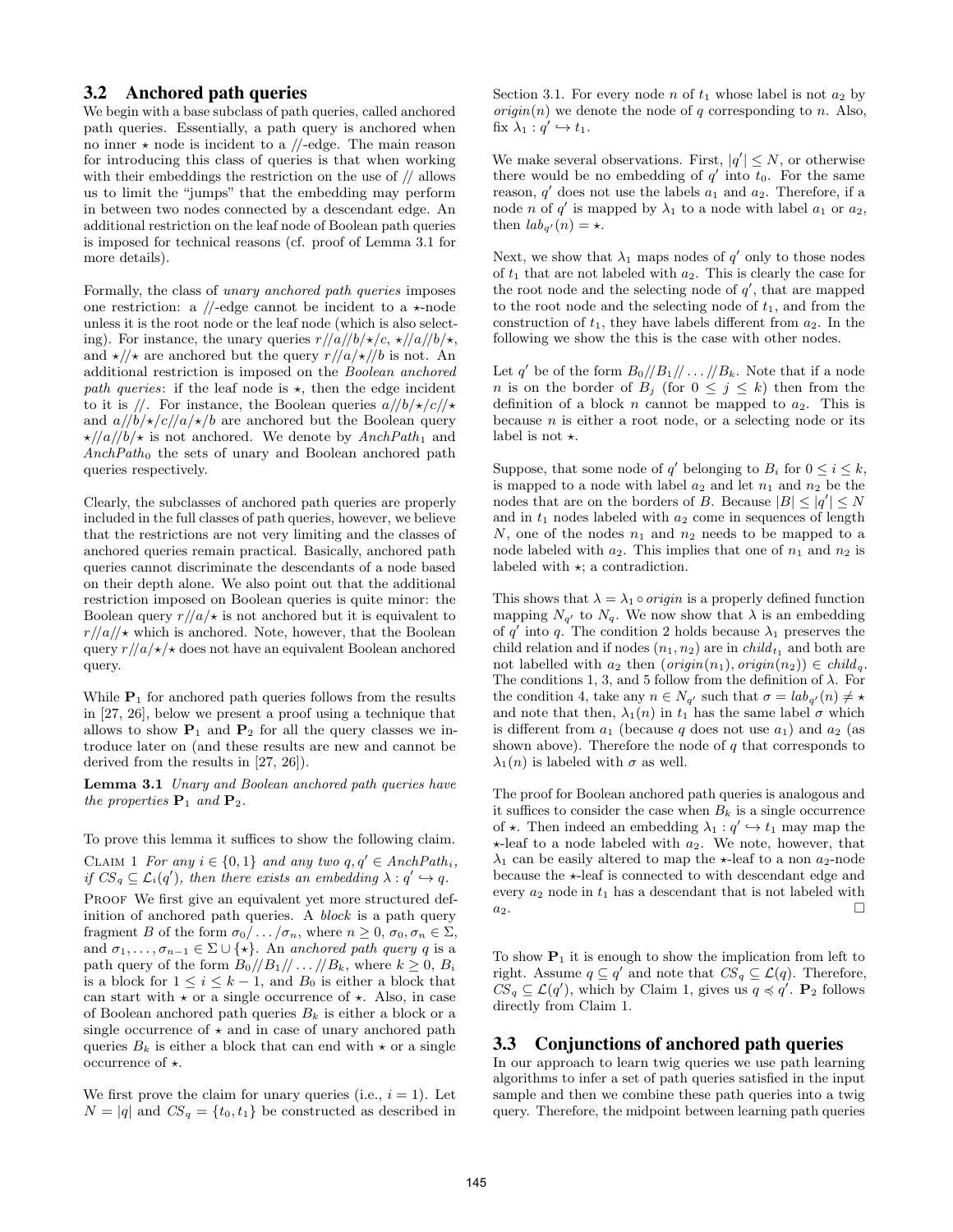and twig queries is learning conjunctions of path queries. We apply this technique only to learn Boolean twig queries and so we focus only on learning Boolean conjunctions of path queries. For convenience we use sets of Boolean path queries to represent conjunctions but a conjunction can also be seen as a Boolean twig query consisting of path queries meeting at the root node. The second representation is used to define the semantics of conjunctions and their characteristic samples.

Because our path learning algorithms infer anchored queries, we consider only conjunctions of Boolean anchored path queries. Also, if we have inferred two Boolean path queries  $p_1$ and  $p_2$ , and  $p_1$  subsumes  $p_2$ , then from the point of learning there is no point in keeping  $p_2$  because  $p_1$  contains more specific information and makes  $p_2$  redundant. Consequently, we consider only *reduced* conjunctions i.e., having no two different  $p_1, p_2$  such that  $p_1 \subseteq p_2$ . Naturally the conjunctions must be also head-consistent i.e., any two paths queries in a conjunction much have the same root label or otherwise we would not be able to represent it as a twig query. By  $ConjPath<sub>0</sub>$  we denote the class of conjunctions of Boolean anchored path queries satisfying the restrictions described above. The use of anchored path queries allows to prove the following lemma in a manner analogous to the proof of Lemma 3.1.

Lemma 3.2 Conjunctions of Boolean anchored path queries have the properties  $P_1$  and  $P_2$ .

## 3.4 Path-subsumption-free twig queries

As mentioned previously, our learning algorithms for twig queries attempt to construct the query  $q$  by combining the path queries from a conjunction inferred beforehand. Because we infer a reduced set of path queries, the constructed Boolean twig query q has no two  $p_1, p_2 \in Paths(q)$  such that  $p_1 \nsubseteq p_2$ , where  $Paths(q)$  is the set of Boolean path queries on paths from the root to all leaves of  $q$ . Naturally, all path queries in  $Paths(q)$  need to be anchored. Formally, a Boolean twig query q is path-subsumption-free iff  $Paths(q)$ is a reduced set of Boolean anchored path queries and by  $PsfTwig<sub>0</sub>$  we denote the class of Boolean path-subsumptionfree twig queries.

The restrictions are relaxed slightly for unary twig queries and reflect our learning algorithm that first infers a unary anchored path, and next, decorates it with elements of  $PsfTwig_0$ used as filter expressions. Recall that the selecting path in a unary twig query is the path query on the path from the root node to the selecting node. Formally, a unary twig query q is path-subsumption-free iff the unary path query from the root node to the selecting node of  $q$  is anchored and every Boolean path query on the path ending at a (non-selecting) leaf node and beginning at the closest node on the selecting path is anchored. By  $PsfTwig_1$  we denote the class of unary path-subsumption-free twig queries.

The classes of path-subsumption-free twig queries may seem at first very limited. We note, however, that a twig query belongs to our class if every leaf label is different or every pair of leaves with the same label cannot be compared with  $\preccurlyeq$ (and all paths are anchored). This simple sufficient condition yields a rather large class of twig queries used in practice, especially if we consider the following remark. One of the advantages of considering an infinite set of labels  $\Sigma$  is the ability to capture textual values (stored in the leaves of a tree). Then, non-selecting leaves of tree patterns are used for equality tests of text values, and rarely the same value is used to make an equality test (on similar paths).

Lemma 3.3 Path-subsumption-free twig queries have the properties  $P_1$  and  $P_2$ .

We point out that in the proof of Lemma 3.3 we only use the fact that path-subsumption-free twig queries are constructed from anchored paths. The other restriction, namely that the path queries in  $Paths(q)$  cannot subsume one another, is not used in this proof and it is essential only for the proper work of our learning algorithms. Our recent results show that learning is possible without this restriction and we intend to present these findings in the journal version of the paper.

# 4. LEARNING UNARY PATH QUERIES

In Figure 7 we present a learning algorithm for the learning setting  $AnchPath_1 = (Tree_1, AnchPath_1, \mathcal{L}_1)$  inspired by and extending several learning algorithms for regular string patterns [2, 37] (cf. Section 9 for more details). Recall that  $SelPath(t)$  stands for the path from the root node to the selecting node of  $t$  and extend it to samples  $SelPath(S) = \{SelPath(t) | t \in S\}$ . The algorithm begins with a universal path query  $\star/\!/ \star$  and considers only the paths from the root to the selected nodes in the input sample. It constructs the path query in three stages.

#### algorithm learnerAnchPath<sub>1</sub> $(S)$

**Input:** a sample  $S \subseteq Tree_1$  of decorated trees

**Output:** a minimal  $p \in AnchPath_1$  such that  $S \subseteq \mathcal{L}_1(p)$ 

- 1:  $w := \min_{\leq can} (SelPath(S))$
- 2: let  $w$  be of the form  $a_0/a_1/\cdots/a_n$
- 3:  $p := \star/\!/ \star$
- 4: **foreach** subpath u of  $a_1/a_2/\cdots/a_{n-1}$ in the order of decreasing lengths do
- 5: replace in p any //-edge by //u// as long as  $S \subseteq \mathcal{L}_1(p)$
- 6: let p be of the form  $b_0/\langle p_0/\rangle b_1$
- 7: if  $S \subseteq \mathcal{L}_1(p\{b_0 \leftarrow a_0\})$  then
- 8:  $p := p\{b_0 \leftarrow a_0\}$
- 9: if  $S \subseteq \mathcal{L}_1(p\{b_1 \leftarrow a_n\})$  then
- 10:  $p := p\{b_1 \leftarrow a_n\}$
- 11: for each descendant edge  $\alpha$  in  $p$  do
- 12: find maximal  $\ell$  s.t.  $S \subseteq \mathcal{L}_1(p\{\alpha \leftarrow //(\star/\})^{\ell})$
- 13: if  $S \subseteq \mathcal{L}_1(p \{\alpha \leftarrow / (\star /)^{\ell} \})$  then
- 14:  $p := p\{\alpha \leftarrow / (\star/\})^{\ell}\}$

15:  $return p$ 

#### Figure 7: Learning algorithm for AnchPath<sub>1</sub>.

In the first stage (lines 4 through 6) the algorithm attempts to identify a collection of factors, essentially path fragments, that are mutually common to every path in  $SelPath(S)$ . Note that if a factor is present in every path, then it is also present in the  $\leq_{can}$ -minimal path w. The candidate query p is gradually refined with the factors and the invariant is that these factors are mutually present on every path in  $SelPath(S)$ and in the specified order. For every new candidate  $w'$ , learnerAnchPath<sub>1</sub> attempts to find a place where  $w'$  can be inserted and yield a path query  $p'$  consistent with  $S$ .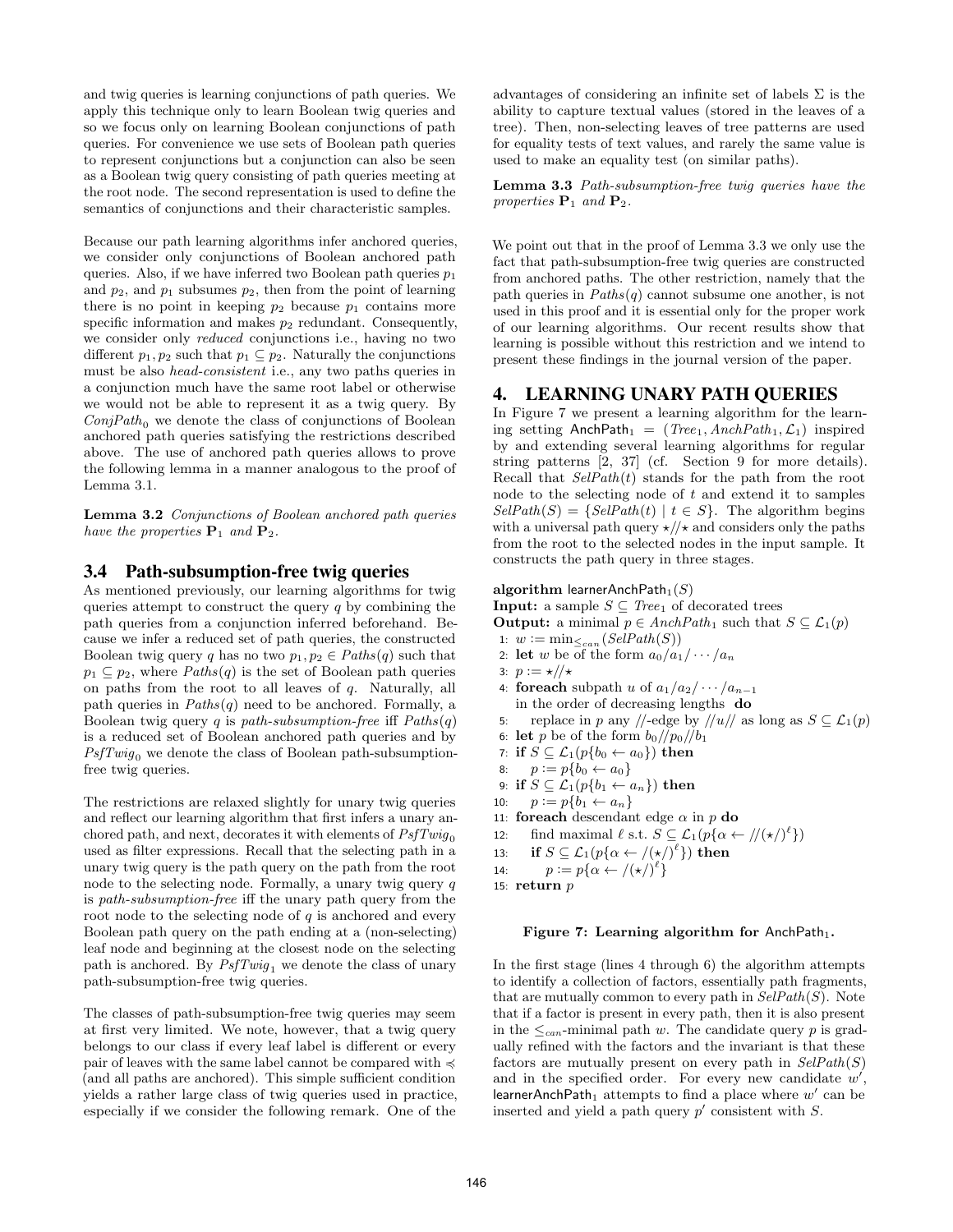In the second stage (lines 8 through 11), the algorithm takes the query p and attempts to specialise the first and the last occurrences of wildcard i.e., replace them with the corresponding symbol taken from w. Here,  $p\{x \leftarrow e\}$  creates a copy of  $p$  and replaces in it the reference  $x$  by expression  $e$ (the original  $p$  remains unchanged). In the third stage (lines 12 through 16) the algorithm attempts to specialize every  $\mathcal{N}$ -edge in  $p$  i.e., replace it with a maximally long sequence  $/\star/\star/\ldots/\star.$ 

Example 3 In this example we show the execution of the algorithm learnerAnchPath<sub>1</sub> on the sample  $\{t_1, t_2, t_3\}$  presented in Figure 8 together with path queries constructed during the execution.



Figure 8: A sample and the constructed queries.

In the first stage the algorithm identifies a factor  $b/c$  present in every selecting path and the resulting path query is  $p_0 = \star / \langle b/c / \rangle \star$ . There is no other common factor and the algorithm moves to the second stage where it specializes the root node of  $p_0$  obtaining this way  $p_1 = r/\frac{b}{c^2}$ ; the selecting node cannot be specialized because the selected nodes of  $t_1$  and  $t_2$  have two different labels, a and c resp. Finally, the algorithm attempts to specialize the descending edges. Only the top one can be replaced by a  $\star$ -path of length 1, yielding  $p_2 = r/\star/b/c/\star$ , which is also the final result of the learning algorithm.  $\Box$ 

There are aspects of the algorithm that are not fully specified e.g., from two different subpaths of the same length which one should be chosen first in the loop in line 4. We do not enforce any particular choice because it is inessential from the theoretical point (soundness and completeness) and in practical implementations the choice could be made with the help of heuristics.

Example 4 Consider the sample consisting of the two trees:  $r(a(b(c(d))))$  and  $r(b(c(a(b(d)))))$ . In the first stage the algorithm may identify either a factor  $a/b$  or  $b/c$  but not both of them. As a consequence the algorithm may return one of two possible queries  $p_1 = r/\langle ab/\langle d \rangle \text{ or } p_2 = r/\langle bc/\langle d \rangle \text{.}$ In order to make the algorithm deterministic we may enforce some order of processing among candidate factors of the same length e.g. from left to right.

We observe that  $S \subseteq \mathcal{L}_1(p)$  is an invariant maintained throughout learnerAnchPath<sub>1</sub> and with a simple analysis one can show that learnerAnchPath<sub>1</sub> is sound for AnchPath<sub>1</sub>. But what makes this algorithm particularly interesting is the following.

Lemma 4.1 The algorithm learnerAnchPath<sub>1</sub> returns a minimal anchored path query consistent with the input sample.

We prove the claim below, which by  $P_1$  for  $AnchPath_1$  is equivalent to the lemma above.

CLAIM 2 If learnerAnchPath<sub>1</sub>(S) returns p, then there is no unary anchored path query  $q \neq p$  such that  $q \preccurlyeq p$  and  $S \subseteq$  $\mathcal{L}_1(q)$ .

PROOF Suppose otherwise and take a unary anchored path query  $q \neq p$  having an embedding  $\lambda : p \hookrightarrow q$ . We note that  $q$  can be viewed as result of applying a substitution θ i.e., q = pθ, which substitutes in p some the labels of  $\star$ -nodes with labels in  $\Sigma$  and replaces some of the //-edges with path queries. This substitution can be decomposed into a composition  $\theta = \theta_1 \circ \theta_2 \circ \ldots \circ \theta_k$  of atomic operations, which for brevity we present here as rewriting rules: 1)  $//\rightarrow$  / replacing a //-edge with a child edge, 2)  $//\rightarrow$  //B// replacing a  $\ell$ -edge with a block B (cf. proof of Claim 1), 3)  $\star \mapsto a$  changing the  $\star$  label of a node to some  $a \in \Sigma$ , 4)  $//\rightarrow$  / $\star$ / $\star$ .../ $\star$ / replacing a //-edge with a  $\star$ -path. Now, if we take the path query  $q' = p\ddot{\theta}_1$ , then  $q \preccurlyeq q' \preccurlyeq p$  and  $q' \neq p$ . Consequently, it suffices to assume that  $p$  is obtained from  $q$ by applying just one atomic substitution  $\theta^{\circ}$ .

Essentially, the first three types of atomic operations allow to identify a new factor or a longer factor that would have been discovered and properly incorporated into the resulting query during the execution of learnerAnchPath $_1(S)$  in lines 4-6. The last type,  $// \mapsto \rightarrow/ \cdot$ ... / $\star$  allows to identify a descending edge that would have been converted to a  $\star$ -path in lines 13-17. These arguments show that  $p$  could not have been the result of learnerAnchPath<sub>1</sub> $(S)$ ; a contradiction.

We argue that Lemmas 3.1 and 4.1 imply completeness of learnerAnchPath<sub>1</sub> w.r.t. AnchPath<sub>1</sub>. Indeed, if  $CS_q \subseteq S$  and learnerAnchPath<sub>1</sub>(S) returns p, then  $q \subseteq p$  because  $CS_q \subseteq$  $\mathcal{L}_1(p)$  but there is no query  $q' \subset p$  that  $S \subseteq \mathcal{L}(q')$ . Hence, q and p are equivalent.

Theorem 4.2 Anchored path queries are learnable in polynomial time and data from positive examples (i.e., in the setting  $AnchPath<sub>1</sub>$ ).

## 5. LEARNING BOOLEAN PATH QUERIES

Learning Boolean path queries is more challenging than learning unary path queries. In decorated trees, which are examples for learning unary queries, the selected nodes unambiguously indicate the path to be matched by the query. The examples for learning Boolean path query are trees with no indication of the path the constructed query should match. To address this problem we devise an algorithm that infers a conjunction of Boolean anchored path queries that are satisfied in the given sample. Recall that  $AnchPath<sub>0</sub>$  is the class of Boolean anchored path queries and  $ConjPath_0$  is the class of reduced and head-consistent conjunctions of Boolean anchored path queries (represented as sets of Boolean path queries). The corresponding learning settings are AnchPath<sub>0</sub> = (Tree<sub>0</sub>,  $AnchPath_0$ ,  $\mathcal{L}_0$ ) and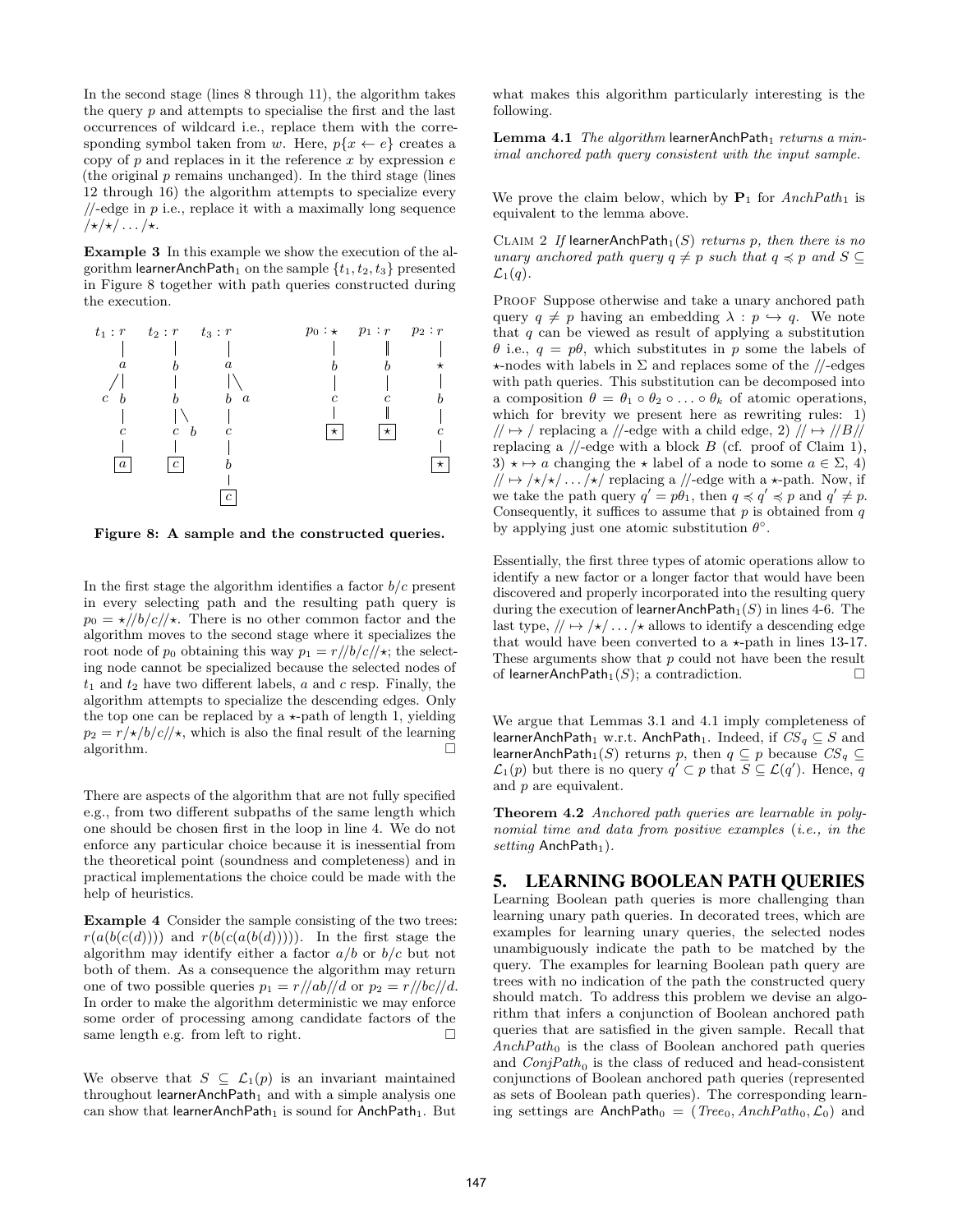ConjPath<sub>0</sub> = (*Tree*<sub>0</sub>, *ConjPath*<sub>0</sub>,  $\mathcal{L}_0$ ), where  $\mathcal{L}_0$  interprets a set of path queries  $P$  as a the twig query obtained by gluing the root nodes together.

Figure 9 contains the learning algorithms for  $ConjPath<sub>0</sub>$  and AnchPath<sub>0</sub>. First, we introduce learnerAnchPath<sup>\*</sup><sub>0</sub>, a helper learner derived from learnerAnchPath<sub>1</sub>, which infers a minimal Boolean anchored path query that is satisfied by the given path  $u$  and every tree in the input sample. Note that to ensure that the output is a Boolean anchored query learnerAnchPath<sup>\*</sup> skips the specialization of the last //-edge if doing so would yield a query that is not anchored (i.e., ending with  $\star$  not preceded immediately by  $\ell$ . The purpose of taking the initial path  $u$  from the input is the ability to consider every path in S as the word in which to search for common factors.

algorithm learner $\mathsf{AnchPath}^*_0(u, S)$ 

**Input:** a path u and a sample  $S \subseteq Tree_0$  of trees **Output:** a minimal  $p \in AnchPath_0$  s.t.  $S \cup \{u\} \subseteq \mathcal{L}_0(p)$ This algorithm is obtained from learnerAnchPath<sub>1</sub> by:

- initializing  $w$  to  $u$  (line 1)
- replacing every  $S \subseteq \mathcal{L}_1(p)$  by  $S \cup \{w\} \subseteq \mathcal{L}_0(p)$
- skipping the execution of loop 13–17 for the last //-edge if  $b_1 = \star$ .

 ${\bf algorithm}$  learner ${\sf ConjPath}_0(S)$ **Input:** a sample  $S \subseteq Tree_0$  of trees **Output:** a set of minimal queries  $P \subseteq AnchPath_0$ such that  $S \subseteq \mathcal{L}_0(P)$ 1:  $P := \emptyset$ 2: for  $u \in Paths(S)$  do 3:  $p :=$  learner Anch Path $_0^*(u, S)$ 4: if  $\nexists q \in P$ .  $q \preccurlyeq p$  then 5:  $P := P \setminus \{q \in P \mid p \preccurlyeq q\}$ 6:  $P := P \cup \{p\}$ 7: return P

algorithm learnerAnchPath $_0(S)$ **Input:** a sample  $S \subseteq Tree_0$  of trees **Output:** a minimal  $p \in AnchPath_0$  such that  $S \subseteq \mathcal{L}_0(p)$ 1:  $P \mathrel{\mathop:}= \mathsf{learnerConjPath}_0(S)$ 2: choose any p from P 3: return  $p$ 

Figure 9: Learning Conj $Path_{0}$  and AnchPath $_{0}$ .

Essentially, learnerConjPath $_0$  considers every path  $u$  in tree of S and uses learnerAnchPath<sup>\*</sup> to find a most specific (i.e., minimal) Boolean path query  $p$  satisfied by  $u$  and every other element of  $S$ . The set  $P$  aggregates all minimal results of running learnerAnchPath<sup>\*</sup> over all paths in the input sample. The learning algorithm learnerAnchPath $_0$  simply takes the result of learnerConjPath $_0$  and chooses one element. The choice is arbitrary, but later, we show that in the presence of the characteristic sample learnerConjPath returns a singleton and there is no ambiguity.

**Example 5** We run learnerConjPath<sub>0</sub> on the sample  $S_0$  (Figure 10) corresponding to the positive examples from Example 2 simplified for clarity of presentation.



Figure 10: Input sample from Example 5.

The set of paths  $Paths(S_0)$  in the sample consists of:

 $u_1 = \text{offer}/\text{item}/\text{for-sale},$  $u_2 = \text{offer}/\text{item}/\text{descr},$  $u_3 =$  offer/list/item/for-sale,  $u_4 = \text{offer/list/item/descr},$  $u_5 =$  offer/list/item/wanted.

Running learnerAnchPath<sup>\*</sup> on those paths yields:

learner ${\sf{ArchPath}}^*_0(u_1,S_0) = {\sf offer} /\!/ {\sf item}/ {\sf for\text{-} sale},$ learner $\mathsf{AnchPath}^*_0(u_2,S_0) = \mathsf{offer} \text{/(item/descr)},$ learner $\mathsf{AnchPath}^*_0(u_3, S_0) = \mathsf{offer} \text{ // item} / \mathsf{for\text{-} sale},$ learner $\mathsf{AnchPath}^*_0(u_4, S_0) = \mathsf{offer} \text{ //item}/\mathsf{descr},$ learner $\mathsf{AnchPath}^*_0(u_5, S_0) = \mathsf{offer} \mathsf{//item} \mathsf{//} \star.$ 

Note that the result of learnerAnchPath $_0^*$  on  $u_5$  is the Boolean anchored query  $offer//item//*$  and not the more specific offer//item/\* because it is not anchored; learnerAnchPath<sup>\*</sup> skips the attempt to specialize the last //-edge because it is followed by  $\star$ . The query offer//item// $\star$  is, however, subsumed by all the previous queries, and therefore, learner $\mathsf{ConjPath}_{0}(S_{0})$  returns a set containing only the queries offer//item/for-sale and offer//item/descr. The run of learnerAnchPath<sub>0</sub> on  $S_0$  returns one of those queries e.g., the one whose string representation is lexicographically minimal offer//item/descr. While this is not best choice for Example 2, the negative examples can be used in a heuristic to select a query rejecting the most negative examples, in this case offer//item/for-sale.  $\square$ 

Because learner $\mathsf{ConjPath}_{0}(S)$  returns a set  $P$  of Boolean path queries that are satisfied in every tree in  $S$ , this algorithm is sound. Naturally, learnerAnchPath $_0$  is also sound because it returns one element of P. To show completeness of both learning algorithms, we point out an important property of learnerAnchPath<sup>\*</sup><sub>0</sub>. The construction of characteristic samples  $CS_P$  and  $CS_p$  is in Section 3.1.

**Lemma 5.1** Take a conjunctive query  $P \in ConjPath_0$ , let  $CS_P = \{t_0, t_1\}$  be the characteristic sample for P, and take any sample  $S \subseteq \mathcal{L}_0(P)$  containing two examples  $t'_0, t'_1$  such that  $Paths(t_i) = Paths(t'_i)$  for  $i \in \{0, 1\}$ . Then,

- 1. for every  $u \in Paths(S)$ , learnerAnchPath $_0^*(u, S)$  returns a path query equal to or subsumed by some  $p \in P$ .
- 2. for every  $p \in P$  there exists  $u \in Paths(S)$  such that learner $AnchPath_0^*(u, S)$  returns  $p$ .

The above result shows completeness of learnerConjPath $_0$ . As for learnerAnchPath<sub>0</sub>, if we take a Boolean anchored path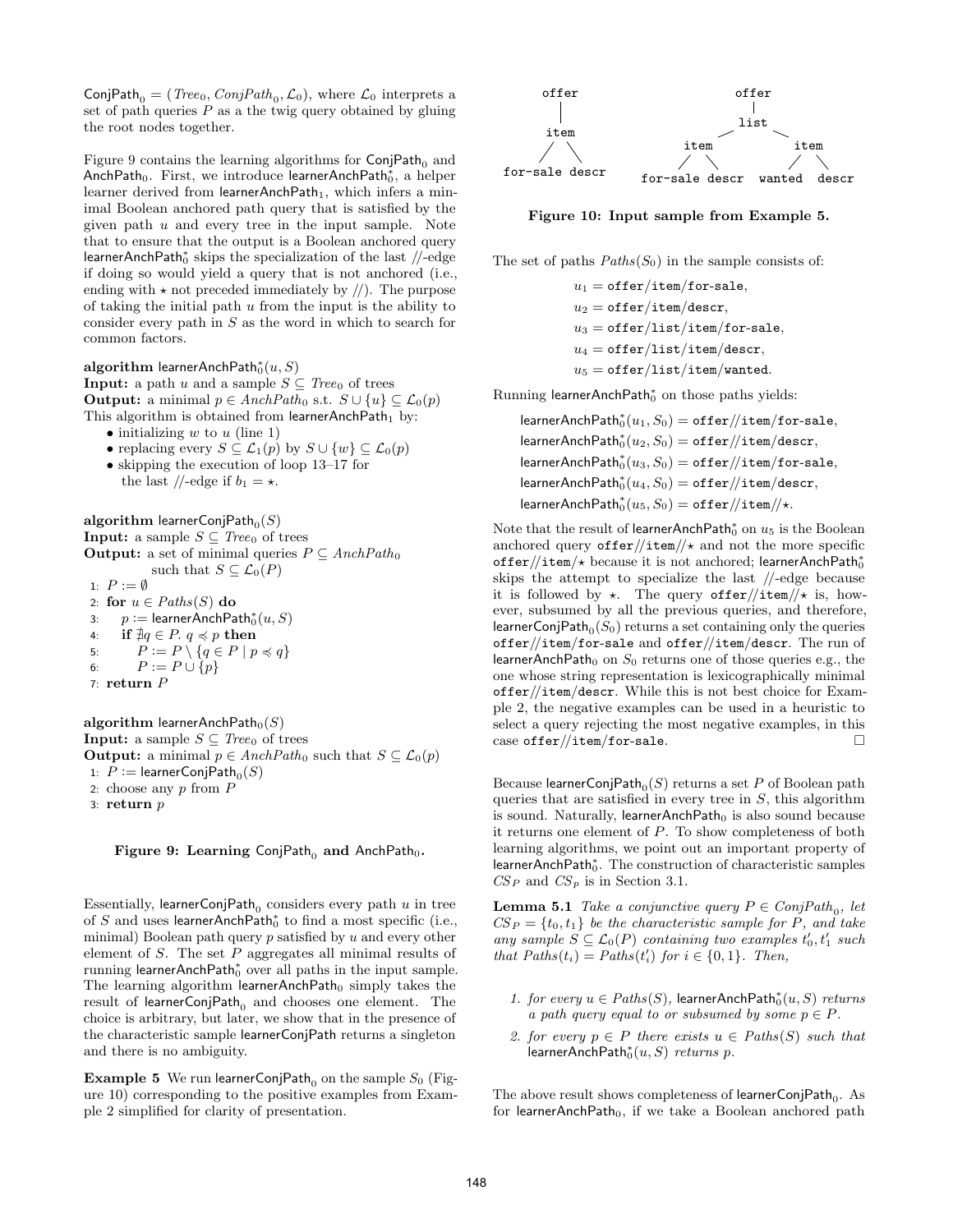query p and apply the previous lemma to  $P = \{p\}$ , we get that for any sample S consistent with p and containing  $CS_p$ the algorithm learnerConjPath $_0(S)$  returns the singleton  $\{p\},$ and thus, learnerAnchPath<sub>0</sub>(S) returns p. This result allows to prove learnability of both classes of queries.

**Theorem 5.2** The query classes  $ConjPath_0$  and  $ArchPath_0$ are learnable in polynomial time and data from positive examples (i.e., in the settings  $\text{ConjPath}_{0}$  and AnchPath<sub>0</sub> resp.)

We also show minimality of learnerAnchPath<sub>0</sub>.

 ${\bf Lemma~5.3}$   $\emph{For any finite $S \subseteq Tree_0$, learnedConjPath}_0(S)$ returns a set of minimal Boolean anchored path queries consistent with S and learnerAnchPath $_0(S)$  returns a minimal Boolean anchored path query consistent with S.

We point out that while the result of learnerConjPath $_0(S)$  is a set of minimal queries, it is not necessarily a minimal conjunctive query i.e., it is not a maximal set of minimal queries. In the example below we show that a set of positive examples may have an exponential number of minimal Boolean path queries, and therefore, constructing their conjunction cannot be done in polynomial time.

**Example 6** Fix  $n > 0$  and take the set of positive examples  $S_{\text{exp}}$  of containing exactly two trees

$$
t_0 = r(a_1(b_1(\ldots a_n(b_n(c))\ldots))),
$$
  

$$
t_1 = r(b_1(a_1(\ldots b_n(a_n(c))\ldots))).
$$

Any query of the form  $r/\beta_1/\beta_1/\beta_n/\beta_2$ , with  $\beta_i \in \{a_i, b_i\}$ and  $i \in \{1, \ldots, n\}$ , is a minimal Boolean path query consistent with  $S_{\text{exp}}$ .

## 6. LEARNING BOOLEAN TWIG QUERIES

It this section we investigate learning path-subsumption-free twig queries from positive examples i.e., the learning setting PsfTwig<sub>0</sub> = (*Tree<sub>0</sub>*,  $PsfTwig_0, \mathcal{L}_0$ ). Recall that  $q \in PsfTwig_0$ is query such that the set of root-to-leaf paths  $Paths(q)$ consists of Boolean anchored path queries and does not contain two path queries such that one subsumes another. Our approach is based on the algorithm learnerConjPath $_0,$ which infers a set  $P$  of minimal Boolean path queries and a method that allows to reconstruct a twig query from path queries in  $P$ . Intuitively speaking, we shall interleave the path queries from  $P$  to obtain the twig query. Below, we describe formally this technique.

Given a path query p and a node  $n \in N_p$ , the split of p at n is a pair of path queries  $p_1$  and  $p_2$  such that  $p_1$  is the path from  $root_p$  to n and  $p_2$  is the path from n to the only leaf of p. Note that n becomes the root node of  $p_2$ . A fusion of p into a twig query q is a twig query  $q'$  such that the pair  $p_1$  and  $p_2$  is a split of  $p$  at  $n$ , there exists an embedding  $\lambda : p_1 \hookrightarrow q$ , and q' is obtained from q by attaching  $p_2$  at node  $\lambda(n)$  (the node  $\lambda(n)$  and the root node n of  $p_2$  become the same node, the label of n in  $p_2$  is ignored). By  $Fusions(p, q)$ we denote the set of all fusions of  $p$  into  $q$ . Figure 11 presents all fusions of  $r/\sqrt{a/b}$  into  $r[\star/a]/a/c$ .

We point out that if  $q$  is path-subsumption-free and  $p$  is anchored, then all elements of  $Fusions(p, q)$  are path-subsumption-free. We note that  $Fusions(p, q)$  may be empty



Figure 11: Fusions of  $p_0$  into  $q_0$ .

e.g., there is no fusion of  $a/a$  into  $b/a/b$ , but as we argue next, this is never the case in the learning algorithm learnerPsfTwig<sub>0</sub> which we present in Figure 12. We slightly extend the notation:  $\varnothing$  denotes a *phantom* empty twig query and  $Fusions(\varnothing, p) = \{p\}.$ 

 $\mathbf{algorithm}$  learner $\mathsf{Ps}\mathsf{fTwig}_0(S)$ **Input:** a sample  $S \subseteq Tree_0$  of trees **Output:** a query  $p \in PsfTwig_0$  such that  $S \subseteq \mathcal{L}_0(p)$ 1:  $q := \varnothing$ 2:  $P:=\mathsf{learnerConjPath}_0(S)$ 3: for  $p \in P$  do 4:  $C := \{q' \in \text{Fusions}(p, q) \mid S \subseteq \mathcal{L}_0(q')\}$ 5:  $q :=$  choose any  $\preccurlyeq$ -minimal element of C 6: return  $q$ 

## Figure 12: Learning algorithm for <code>PsfTwig $_{0}.$ </code>

Basically, learner $\mathsf{PsTwig}_0$  uses learner $\mathsf{ConjPath}_0$  to construct a set P of Boolean path queries satisfied in all trees of S and then fusions all the paths into one twig query. Note that  $C$  is never empty because  $q$  is build up from path queries in  $P$  that are satisfied in S and have the same label in their root nodes. Consequently, learner $\mathsf{Ps} \mathsf{Twig}_0$  executes without errors and is sound. The order in which learnerPsfTwig<sub>0</sub> performs fusions is arbitrary, but later on, we show that in the presence of the characteristic sample, the set  $C$  has exactly one element at all times, and the final result is the goal query. First, we illustrate the work of learner $P$ sfTwig<sub>0</sub> on an example.

**Example 7** Consider a sample  $S_1$  containing two DBLP listings in Figure 13: one with a collection of articles and the other with a collection of books.



Figure 13: Input sample

learner $\mathsf{ConjPath}_{0}(S_1)$  returns the following path queries:

 $p_1 = \text{dblp}/\star/\text{author}, \quad p_2 = \text{dblp}/\star/\text{title}, \quad p_3 = \text{dblp}/\star/\text{url}.$ 

We perform fusions in the order  $p_1$ ,  $p_2$ , and  $p_3$ . Fusing  $p_1$  and  $p_2$  yields the query dblp/ $\star$ [title]/author and fusing  $p_3$  into it gives  $q' = \text{dblp}[*/ur1]/*[ \text{title}]/\text{author. Note that in the}$ last step,  $dblp/*[title][url]/author$  is one of the fusions but it is not consistent with the input sample  $S_1$ . On the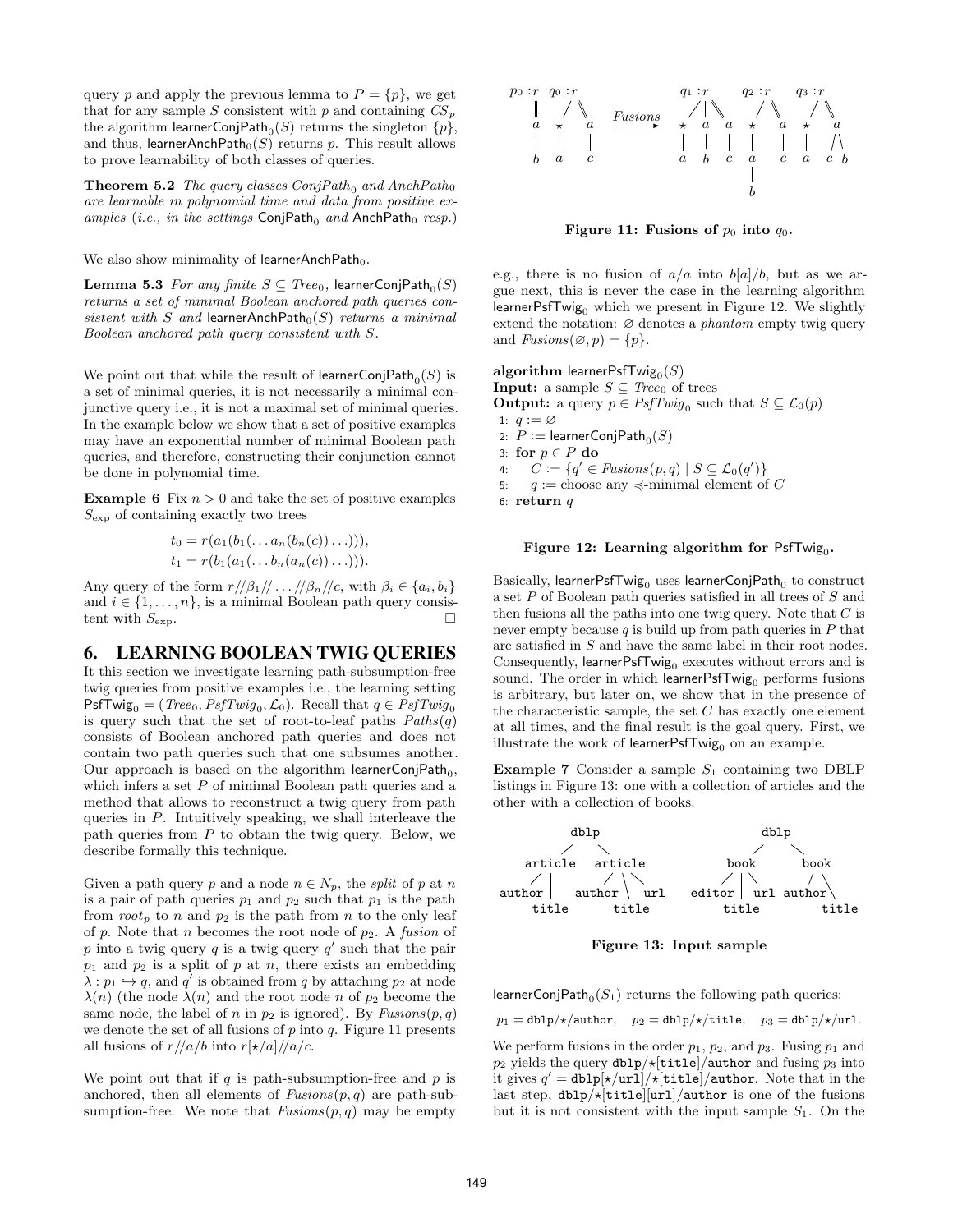other hand, if the order of fusions is  $p_2$ ,  $p_3$ , and  $p_1$ , then the end result is  $q'' = \text{dblp}[\star/\text{author}]/\star[\text{title}]/\text{url.}$ 

While in the previous example the queries  $q'$  and  $q''$  are minimal path-subsumption-free twig queries consistent with  $S_1$ , in general learnerPsfTwig<sub>0</sub> does not need to produce such minimal queries. In fact, we show that for certain samples, such a minimal query may be of exponential size and thus impossible to construct by a polynomial algorithm.

**Example 8 (cont'd Example 6)** Recall the sample  $S_{\text{exp}}$ and observe that the minimal twig query consistent with  $S_{\text{exp}}$ has the shape of a perfect binary tree of height  $n + 1$  where every node at depth  $i \in \{0, \ldots, n-1\}$  has two children labeled with  $a_{i+1}$  and  $b_{i+1}$  (connected with their parent with a //edge). Naturally, this minimal query is path-subsumption- $\Gamma$  free.

Now, we move to completeness of learnerPsfTwig<sub>0</sub> and we fix a query  $q \in P\text{sfTwig}_0$  and a sample  $S \subseteq \mathcal{L}_0(q)$ . Recall the construction of the characteristic sample  $CS_q$  for q from Section 3.1. First, we observe that for  $q \in PsfTwig_0$  every  $p \in Paths(q)$  is a  $\leq$ -minimal element of  $Paths(q)$ . As a simple consequence of Lemma 5.1 we get the following.

 ${\bf Lemma~6.1}$  If  $S$  contains  $CS_q,$  then learner ${\sf ConjPath}_0(S)$ returns  $Paths(q)$ .

To state that the algorithm approaches the goal query  $q$  with every fusion, we need to define formally the search space of subqueries of  $q$  and show that when moving with the fusion operator we never leave the space and finally reach  $q$ . A Boolean twig query  $q'$  is a *subquery* of q if there exists a subset N of leaves of q such that  $q'$  is a subgraph induced by the set of paths from the root of  $q$  to the leaves in  $N$ . The main claim follows.

**Lemma 6.2** Assume that  $CS_q \subseteq S$ . For any subquery q' of q, and any path query  $p \in Paths(q) \setminus Paths(q')$  the set of elements of  $Fusions(p, q')$  consistent with S has exactly one  $\preccurlyeq$ -minimal element q". Furthermore, q" is a subquery of q.

If  $CS_q \subseteq S$ , then by Lemma 6.1  $P = Paths(q)$ , and therefore, whatever is the order of choosing paths from  $P$  in line 3, the algorithm learnerPsfTwig<sub>0</sub> approaches  $q$  and when all paths in  $P$  are fused, we obtain  $q$ .

Theorem 6.3 Path-subsumption-free Boolean twig queries are learnable in polynomial time and data from positive examples (i.e., in the setting  $\mathsf{PsTwig}_0$ ).

#### 7. LEARNING UNARY TWIG QUERIES

In this section, we present an algorithm learnerPsfTwig<sub>1</sub> (Figure 14) for learning unary path-subsumption-free twig queries from positive examples i.e., in the learning setting  $\mathsf{Ps}$ f $\mathsf{Twig}_1 = (Tree_1, Ps$ f $Twig_1, \mathcal{L}_1).$ 

Essentially, the learning algorithm uses learnerAnchPath<sub>1</sub> to construct a path query  $p$  and then it uses learnerPsfTwig<sup>\*</sup>, a helper learner derived from l**earnerPsfTwig** $_0$ , to decorate the nodes of the path query with filter expressions (Boolean twig queries). Here, we use the non-abbreviated syntax of XPath

 $\mathbf{algorithm}$  learner $\mathsf{PsfTwig}^*_1(S,q')$ 

**Input:** a sample  $S \subseteq Tree_1$  of decorated trees and a query  $q' \in P\text{sfTwig}_1$  such that  $S \subseteq \mathcal{L}_1(q')$ **Output:** a query  $q \in PsfTwig_1$  s.t.  $q \preccurlyeq q'$  and  $S \subseteq \mathcal{L}_1(q)$ This algorithm is obtained from learnerPsfTwig<sub>0</sub> by:

- $\bullet$  initializing q to q' (line 1)
- replacing every  $\mathcal{L}_0$  by  $\mathcal{L}_1$

 $\mathbf{algorithm}$  learner $\mathsf{Ps}\mathsf{fTwig}_1(S)$ 

Input: a sample  $S$  of decorated trees

- **Output:** a query  $q \in PsfTwig_1$  such that  $S \subseteq \mathcal{L}_1(q)$
- 1:  $p :=$  learnerAnchPath<sub>1</sub>(S)
- 2: let p be of the form  $\ell_0/\alpha_1:\ell_1/\ldots/\alpha_k:\ell_k$
- 3:  $q'_k := \ell_k$
- 4: for  $i = k, \ldots, 0$  do
- 5:  $S_i := \emptyset$
- 6: for  $t \in S$  do
- 7: let  $n$  be the deepest node on the path from the root node  $root_t$  to the selected node  $sel_t$ , such that n is reachable from  $root_t$  with  $\ell_0/\alpha_1:\ell_1/\ldots/\alpha_i:\ell_i$  and sel<sub>t</sub> is reachable from *n* with  $q_i'$
- 8: add the subtree of t rooted at n to  $S_i$
- 9:  $q_i :=$  learner $\mathsf{Psffwig}_1^*(S_i, q'_i)$
- 10: if  $i > 0$  then
- $11:$  $\ell_{i-1} := \ell_{i-1}/\alpha_i::q_i$
- 12: return  $q_0$

## Figure 14: Learning algorithm for <code>PsfTwig $_{1}.$ </code>

to represent the path query p as  $\ell_0/\alpha_1:\ell_1/\ldots/\alpha_k:\ell_k$ , where  $\ell_i \in \Sigma \cup \{\star\}$  and  $\alpha_i$  is either child or descendant.

When decorating the *i*-th step of p i.e., the fragment  $\alpha_i$ :: $\ell_i$ , with a filter expression, the algorithm first constructs a sample  $S_i$  of subtrees that serve as positive examples for learning the corresponding filter expression. From every decorated tree in the input sample S one subtree is extracted. Each subtree is rooted at a node  $n$  on the path from the root node to the selected node of the decorated tree t. The choice of  $n$  is done so that it can be reached with the unprocessed part of the path query  $\ell_0/\alpha_1:\ell_1/\ldots/\alpha_i:\ell_i$  and at the same time the decorated part of the path query  $q_i'$  selects the selected node  $sel_t$  when evaluated from n. An important invariant of the outer for loop (lines 4-12) is that there is at least one such n for every  $t \in S$ . If there is more than one possible choice, the deepest node is chosen.

**Example 9** Consider a sample  $S_2$  (Figure 15) that contains the positive examples corresponding to (a simplified version of) the document from Example 1. learnerAnchPath<sub>1</sub>( $S_2$ )



Figure 15: Examples from a library database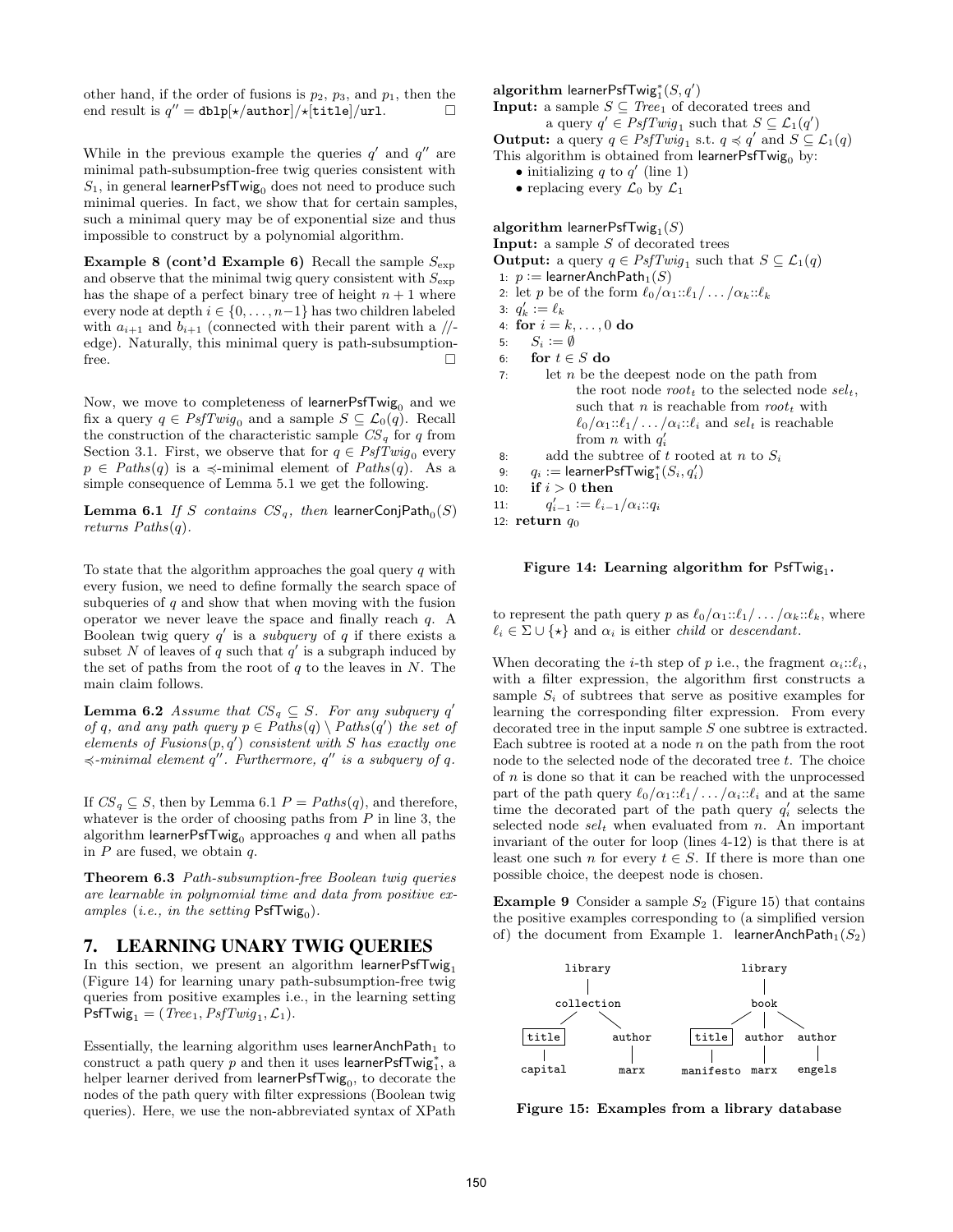returns the query  $p = \frac{\text{library}}{\star}$ title. The algorithm attempts to specialize the bottom fragment  $q'_2 = \texttt{title}$  using the two subtrees title(capital) and title(manifesto). The only Boolean anchored path query these subtrees do have in common is  $\text{title}/\!/\star$ , which is fused into the query yielding  $q_2 = \text{title}[\cdot/\neq]$ . Next, the algorithm moves to  $q'_1 = \star/\texttt{title}[.//\star]$  and calls learnerPsfTwig $_1^*$  with two subtrees: one at the node collection and one rooted at the node **book. learnerConjPath** $_0$  called with these two trees on input returns two path queries  $\star$ /title// $\star$  and  $\star$ /author/marx. The first path query is subsumed by  $q'_1$ , and therefore, it is absorbed by  $q'_1$  when fusing. Fusing the second path query into  $q_1'$  yields the query  $q_1 = \star[\texttt{author/maxx}]/\texttt{title}[.//\star].$ Finally, the algorithm moves level up to the query  $q'_0 = q_0 =$ library/ $\star$ [author/marx]/title[.// $\star$ ], which is also the end result of learner $P$ sfTwig<sub>1</sub>. .

We observe that  $q_0$  can be considered as overspecialized: it contains the filter expression  $\left[\frac{1}{x}\right]$  which tests that the selected title nodes have contents, a test trivially true in the presence of a reasonable schema information. Currently, however, our algorithms do not take advantage of schema information.

The soundness of learner $\mathsf{PsfTwig}_1$  follows from the invariant of the main loop (lines 4–12): for every  $t \in S$  in line 7 there is at least one node with the desired property. Completeness of  $\sf{learnerPsfTwig}_1$  follows essentially from completeness of the algorithms learnerAnchPath $_1$  and learnerPsfTwig $_0,$  and from the fact that in line 7 we chose the deepest node.

Theorem 7.1 Path-subsumption-free unary twig queries are learnable in polynomial time and data from positive examples (*i.e.*, in the setting  $\mathsf{PsfTwig}_1$ ).

# 8. IMPACT OF NEGATIVE EXAMPLES

In the previous sections, we considered the setting where the user provides positive examples only. In this section, we allow the user to additionally specify negative examples. We use two symbols  $+$  and  $-$  to mark whether an example t of some query is a positive one  $(t,+)$  or a negative one  $(t, -)$ . Formally, for  $i \in \{0, 1\}$  we consider the following learning settings:  $\mathsf{Path}^{\pm}_{i} = (\textit{Tree}^{\pm}_{i}, \textit{Path}_{i}, \mathcal{L}^{\pm}_{i})$  and  $\mathsf{Twig}_i^{\pm} = (\textit{Tree}_i^{\pm}, \textit{Twig}_i, \mathcal{L}_i^{\pm}), \text{ where } \textit{Tree}_i^{\pm} = \textit{Tree}_i \times \{+, -\}$ and  $\mathcal{L}_{i}^{\pm}(q) = \mathcal{L}_{i}(q) \times \{+\} \cup (Tree_{i} \setminus \mathcal{L}_{i}(q)) \times \{-\}.$ 

We study the problem of checking whether there even exists a query consistent with the input sample because any sound learning algorithm needs to return NULL if and only if there is no such query. Formally, given a learning setting  $K =$  $(\mathcal{D}, \mathcal{C}, \mathcal{L})$ , the K-consistency is the following decision problem

$$
CONS_{\mathcal{K}} = \{ S \subseteq \mathcal{D} \mid \exists q \in \mathcal{C}. S \subseteq \mathcal{L}(q) \}.
$$

Note that in the presence of positive examples the consistency problem is trivial as long as the query class contains the universal query  $\star/\!/ \star$ . In the presence of negative examples this problem becomes quite complex.

**Theorem 8.1**  $Twig_i^{\pm}$ -consistency is NP-complete for any  $i \in \{0,1\}$  (even in the presence of one negative example).

PROOF We only outline the proof of NP-hardness of  $Twig_0^{\pm}$ consistency with a reduction from SAT. Showing the membership to NP is more difficult, uses a nontrivial minimal-witness argument, and is omitted.

We illustrate the reduction on an example of a CNF formula  $\varphi_0 = (\neg x_1 \lor x_2 \lor \neg x_3) \land (x_1 \lor \neg x_2)$  for which the corresponding sample is presented in Figure 16 (positive and negative examples are indicated with the symbols + and − respectively).

The building block of the reduction is a brush tree which is used to encode Boolean valuations and constraints on them. For instance, for the set of variables  $\{x_1, x_2, x_3\}$  the full brush tree is  $d(x_1(0, 1), x_2(0, 1), x_3(0, 1))$  but typically we remove some of the leaves. For instance, the valuation  $V_0 = \{(x_1, false), (x_2, false), (x_2, true)\}\$ is represented by the tree  $t_0 = d(x_1(0), x_2(0), x_3(1))$ . Note that the tree pattern  $c(t_0)$  separates the positive examples from the negative ones in Figure 16 because  $V_0$  satisfies  $\varphi_0$ .

The constructed set of examples consists of several c-trees. The positive c-trees specify the satisfying valuations of the input CNF formula; there is one c-tree per clause of the input formula. Each c-tree contains one brush tree per literal of the clause, every brush tree encoding the valuations that satisfy the corresponding literal (one leaf removed). The negative c-tree ensures that a brush filter that separates the positive examples from negative is well-formed and encodes a valuation. This c-tree contains one brush tree per variable of the input formula, every brush tree has both leaves of the corresponding variable  $x_i$  removed. We claim that this set of examples is consistent if and only if the input CNF formula is satisfiable. The if part is trivial and the proof of the only if part is technical and uses the observation that the depth of any twig query separating the positive examples from negative ones is bounded by 4.  $\Box$ 

The result holds even for very limited query classes that do not use //-edges and  $\star$ , and in particular the result hold for path-subsumption-free twig queries.

The problem of consistency of the input sample in the presence of positive and negative examples has also been consideed for string patterns and found to be NP-complete [28]. The proof can be easily adapted to show the following.

**Theorem 8.2** Path $_{i}^{\pm}$ -consistency is NP-complete for any  $i \in \{0, 1\}.$ 

We remark, however, that the proof cannot be extended to twig queries because these are much more expressive even when interpreted over linear trees (words).

Overall, the negative results for checking consistency give us

Corollary 8.3 Unless  $P = NP$ , none of the classes  $Path_i$ and  $Twig_i$  for  $i \in \{0,1\}$  is learnable in polynomial time and data in the presence of positive and negative examples.

# 9. RELATED WORK

Our research adheres to computational learning theory [22], a branch of machine learning, and in particular, to the area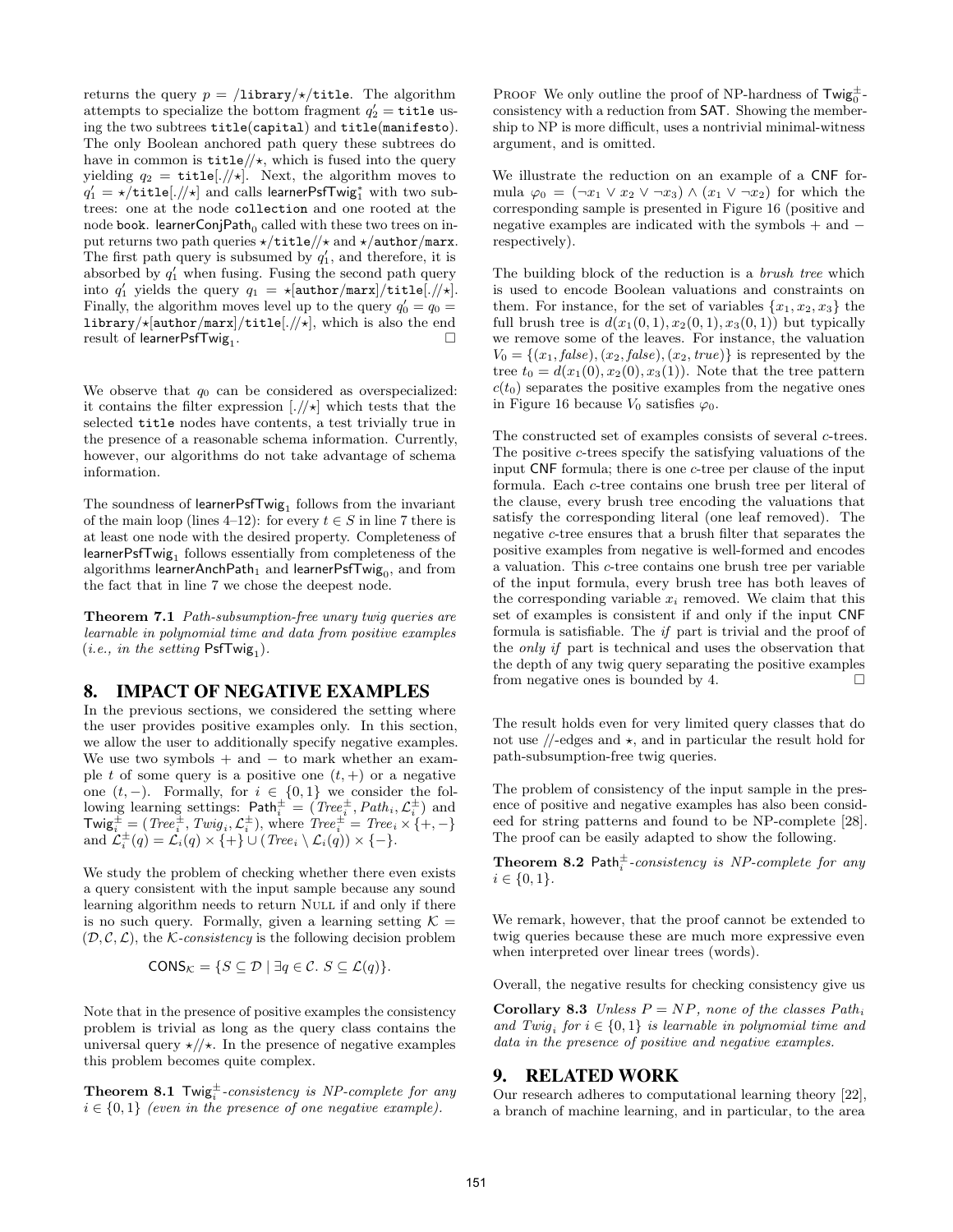

Figure 16: Reduction of SAT to Twig $_0^{\pm}$ -consistency for  $\varphi_0 = (\neg x_1 \vee x_2 \vee \neg x_3) \wedge (x_1 \vee \neg x_2)$ .

of language inference [21]. Our learning framework is inspired by the one generally used for inference of languages of word and trees [31, 33] (see also [14] for survey of the area). Analogous frameworks have been employed in the context of XML for learning of DTDs and XML Schemas [9, 8], XML transformations [23], and n-ary automata queries [11].

Because the positive examples are generally believed to be easier to obtain, learning from positive examples only is desirable. However, many classes of languages are learnable only in the presence of both positive and negative examples e.g., regular languages [21], deterministic regular languages [8] are not learnable from positive examples only, in fact any superfinite language class, a class containing all finite languages and at least one infinite, cannot be learned from positive examples even if we consider algorithms that do not work in polynomial time. To enable learning from only positive examples various restrictions have been considered e.g., reversible languages [4], k-testable languages [18], languages of k-occurrence regular expressions [8], and  $(k, l)$ -contextual tree languages [34]. What is important to point out here is that the ability to learn subclasses of path and twig queries from positive examples comes from the fact that the expressive power of path and twig queries is relatively weak. Paradoxically, the very same fact is also responsible for the unfeasability to learn path and twig queries when both positive and negative examples are present.

Our basic learning algorithm for unary embeddable path queries is inspired and can be seen as an extension of algorithms for inference of word patterns [2, 37] (see [38] for a survey of the area). A word pattern is a word using extra wildcard characters. For instance, regular patterns use a wildcard ⊕ matching any nonempty string e.g.,  $a \oplus b \oplus c$  matches aabbc and abbbc but not abbc, abc, and cbc. Extended regular  $patterns$  use a wildcard  $\circledast$  that matches any (possibly empty) string e.g.,  $a\otimes b$  matches ab and acbcb. To capture unary path queries we need to use the wildcard ⊕ and another wildcard  $\odot$  that matches a single letter, and then for instance the pattern  $a \oplus b \odot c$  corresponds to the path query  $\frac{a}{b} \times c$  when interpreted over paths of the input tree. We observe that  $\oplus$  is equivalent to  $\otimes \odot$  and engineer our learning algorithm using the ideas behind the algorithms for inference of regular patters [2] and extended regular patters [37].

Learning of unary XML queries has been pursued with the use of node selecting tree automata [11], with extensions allowing to infer n-ary queries [24], take advantage of schema information [12], and use pruning techniques to handle incompletely annotated documents [11]. The main advantage of using node selecting tree automata is their expressive power. Node selecting tree automata capture exactly the class of n-ary MSO tree queries [40, 24], which properly includes twig and path queries. However, tree automata have several drawbacks which may render them unsuitable for learning in certain scenarios: this is a heavy querying formalism with little support from the existing infrastructure and it does not allow an easy visualization of the inferred query.

Although, the class of twig queries is properly included by the class of MSO queries and path queries are captured by regular languages, using automata-based techniques to infer the query and then convert it to twigs is unlikely to be successful because automata translation is a notoriously difficult task and typically leads to significant blowup [16] and it is generally considered beneficial to avoid it [17]. An alternative approach, along the lines of [9], would be to define a set of structural restrictions on the automaton that would ensure an easy translation to twig queries and enforce those conditions during inference. However, such restrictions would need to be very strong, at least for twig queries, and this approach would require significant modification of the inference algorithm, to the point where it would constitute a new algorithm.

Methods used for inference of languages represented by automata differ from the methods used in our learning algorithms. An automata-based inference typically begins by constructing an automaton recognizing exactly the set of positive examples, which is then generalized by a series of generalization operation e.g., fusions of pairs of states. To avoid overgeneralization of the automata, negative examples are used to filter only consistent generalizations operations [32], and if negative examples are not available, structural properties of the automata class can be used to pilot the generalization process [4, 18, 8]. Our algorithms, similarly to word pattern inference algorithms [2, 37], begin with the universal query and iteratively specialize the query by incorporating subfragments common to all positive examples.

XLearner [29] is a practical system that infers XQuery programs. It uses Angluin's DFA inference algorithm [5] to construct the XPath components of the XQuery program. The system uses direct user interaction, essentially equivalence and membership queries, to refine the inferred query. Because of that the learning framework, called the minimally adequate teacher [5], is different from ours and allows to infer more powerful queries. We also point out that learning twigs is not feasible with equivalence queries only [10].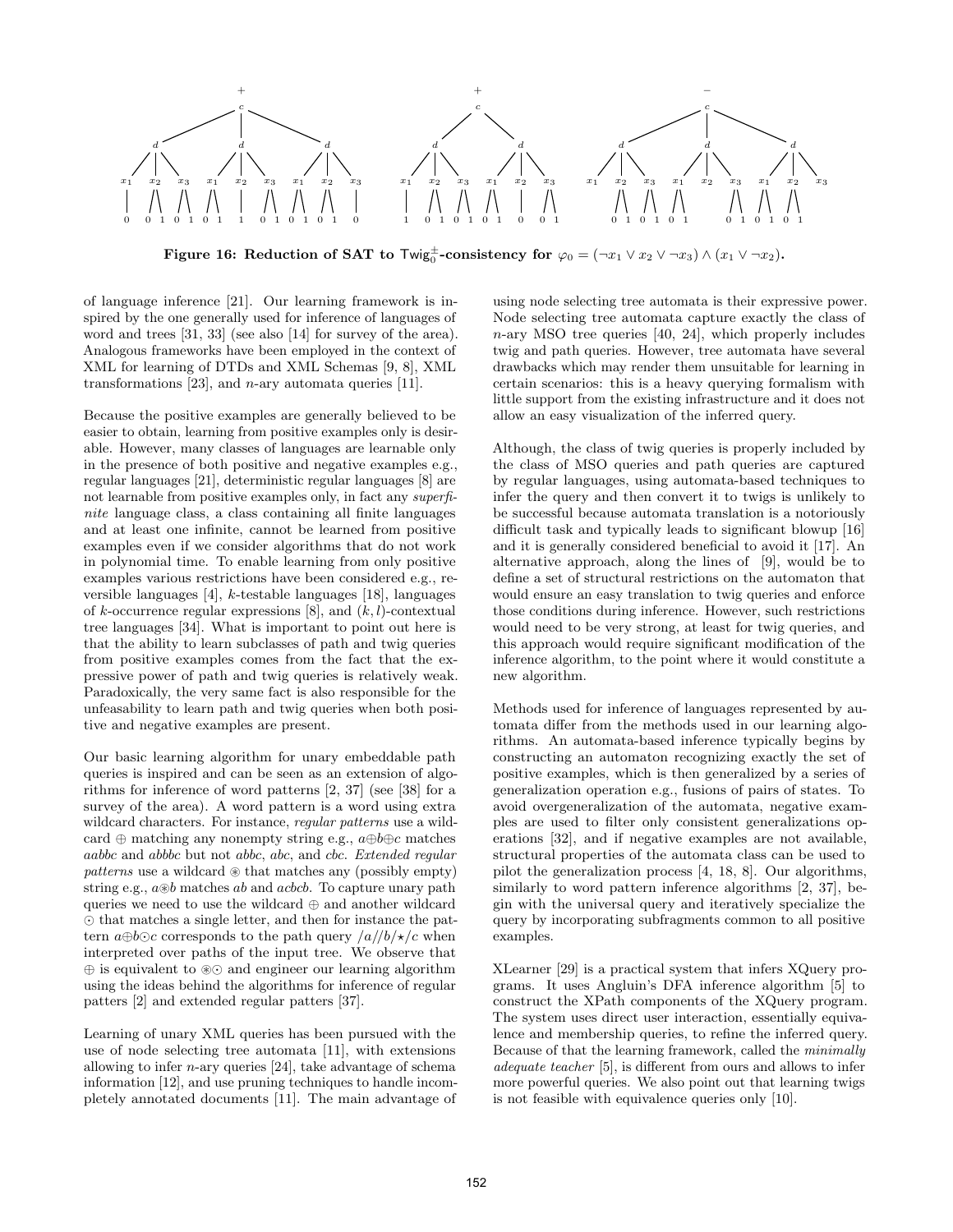Raeymaekers et al. propose learning of  $(k, l)$ -contextual tree languages to infer queries for web wrappers [34].  $(k, l)$ contextual tree languages form a subclass of regular tree languages that allows to specify conditions on the nodes of the tree at depth up to  $l$  and each condition involves exactly k subsequent children of a node. Because only nodes at bounded depth can be inspected and the relative order among children is used,  $(k, l)$ -contextual tree languages are incomparable with twig queries which can inspect nodes at arbitrary depths but ignore the relative order of nodes.

Finally, we point out that the problem of query inference has been studied in the setting of relational setting [35, 41, 19]. Relational databases and their query languages offer a set of opportunities and challenges radically different from those encountered in semi-structured databases. For instance, the query inference involves constructing a desired selection condition that yields the required tuples from a table, a task that easily becomes intractable.

## 10. CONCLUSIONS AND FUTURE WORK

We have studied the problem of inferring an XML query from examples given by the user. We have investigated several classes of Boolean and unary, path and twig queries and considered two settings for the problem: one allowing positive examples only and one that allows both positive and negative examples. For the setting with positive examples only, we have presented sound and complete learning algorithms for practical subclasses of queries: anchored path queries and path-subsumption-free twig queries. On the other hand, inclusion of negative examples to the input sample renders learning unfeasible.

We believe that negative examples have an important informative quality and we intend to investigate approaches that take advantage of it. Two directions are possible: relaxing the definition of learnability and extending the query class. A notion allowing the query to select some negative examples and omit some positive examples is a natural direction of making our learning algorithms capable of producing queries of better quality (cf. Example 5) and able to handle noisy samples. For the second direction, our preliminary results show that adding union to the query languages renders consistency quite simple to decide but the satisfaction of  $P_1$  and P<sup>2</sup> is not clear, and therefore, new learning techniques need to be developed. We are also interested in extending the query language with other operators (e.g., negation) and see their impact on learnability.

We observe that the main reason for restricting our attention to anchored path queries are the properties  $P_1$  and  $P_2$  defined in Section 3 that allow to use embeddings to equate the semantics of the query with its structure and enforce the existence of match sets of polynomial size. [27, 26] introduced adorned path queries, allowing to represent  $/\prime\star/\star$  as  $/\prime^{\geq 2}$ , and extended embeddings to homomorphisms of adorned queries. Homomorphisms are shown to connect tightly the structure of path queries and their semantics  $(\mathbf{P}_1)$ . It would be interesting to see to what extent the notion of homomorphism could be used to improve learnability results. We point out that for path queries the only know construction of match sets produces exponential sets. Moreover, the homomorphism technique does not work for twig queries.

Finally, we would like to enable our algorithms to take advantage of schema information (cf. Example 9). The schema may be given explicitly e.g., as a DTD, or implicitly as a result of a learning algorithm. Because testing the containment of XPath queries in the presence of DTDs is know to be intractable in general [15, 30, 7] and in fact most of the reductions showing hardness use (or can be modified to use) anchored queries, the use of DTDs in this context may be quite limited and we intend to investigate alternative schema formalisms tailored for query learning.

## 11. REFERENCES

- [1] S. Amer-Yahia, S. Cho, L. V. S. Lakshmanan, and D. Srivastava. Tree pattern query minimization. VLDB Journal, 11(4):315–331, 2002.
- [2] D. Angluin. Finding patterns common to a set of strings. In ACM Symposium on Theory of Computing (STOC), pages 130–141. ACM, 1979.
- [3] D. Angluin. Inductive inference of formal languages from positive data. Information and Control, 45(2):117–135, 1980.
- [4] D. Angluin. Inference of reversible languages. Journal of the ACM, 29(3):741–765, 1982.
- [5] Dana Angluin. Learning regular sets from queries and counterexamples. Information and Computation, 75:87–106, November 1987.
- [6] M. Arenas and L. Libkin. XML data exchange: Consistency and query answering. In ACM Symposium on Principles of Database Systems (PODS), pages 13–24, 2005.
- [7] M. Benedikt, W. Fan, and F. Geerts. XPath satisfiability in the presence of DTDs. In ACM Symposium on Principles of Database Systems (PODS), 2005.
- [8] G. J. Bex, W. Gelade, F. Neven, and S. Vansummeren. Learning deterministic regular expressions for the inference of schemas from XML data. ACM Transactions on the Web, 4(4), 2010.
- [9] G. J. Bex, F. Neven, T. Schwentick, and S. Vansummeren. Inference of concise regular expressions and DTDs. ACM Transactions on Database Systems (TODS), 35(2), 2010.
- [10] J. Carme, M. Ceresna, and M. Goebel. Query-based learning of xpath expressions. In International Colloquium on Grammatical Inference (ICGI), pages 342–343, 2006.
- [11] J. Carme, R. Gilleron, A. Lemay, and J. Niehren. Interactive learning of node selecting tree transducers. Machine Learning, 66(1):33–67, 2007.
- [12] J. Champavère, R. Gilleron, A. Lemay, and J Niehren. Schema-guided induction of monadic queries. In International Colloquium on Grammatical Inference (ICGI), pages 15–28, 2008.
- [13] C. de la Higuera. Characteristic sets for polynomial grammatical inference. Machine Learning, 27(2):125–138, 1997.
- [14] Colin de la Higuera. A bibliographical study of grammatical inference. Pattern Recogn., 38:1332–1348, September 2005.
- [15] A. Deutsch and A. Tannen. Containment and integrity constraints for XPath. In KRDB, 2001.